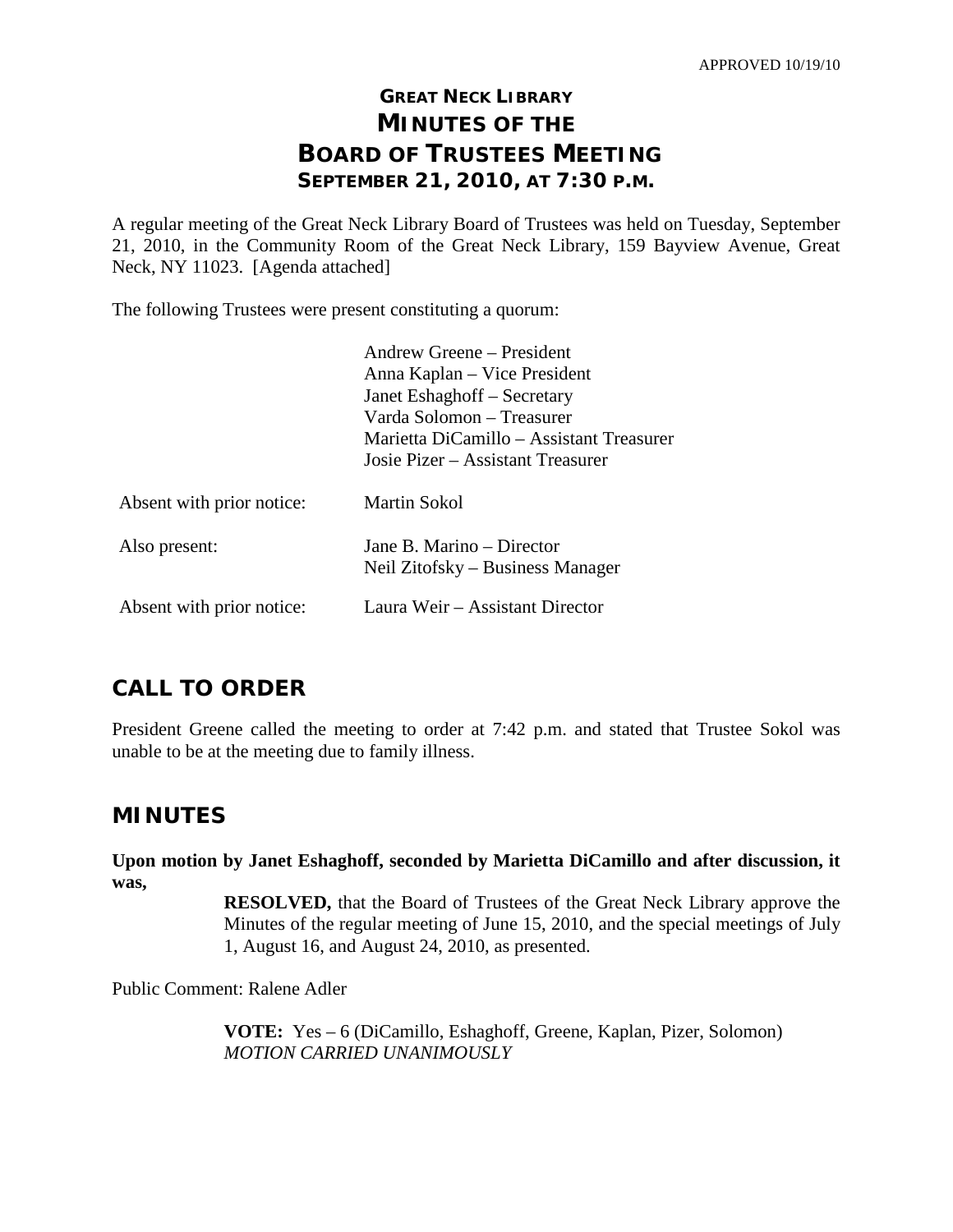# **TREASURER'S REPORT – PERSONNEL CHANGES**

During the month of June 2010, revenue received was \$996,129. Total expenses were \$481,770 during the month of July 2010, revenue received was -\$6,743 (consisting of \$15,394.70 receipts less a \$22,138 prior period adjustment for the Gates Grant). Total expenses were \$1,012,007. During the month of August 2010, total revenue received was \$11,805. Total expenses were \$559,876.

\_\_\_\_\_\_\_\_\_\_\_\_\_\_\_\_\_\_\_\_\_\_\_\_\_\_\_\_\_\_\_\_\_\_\_\_\_\_\_\_\_\_\_\_\_\_\_\_\_\_\_\_\_\_\_\_\_\_\_\_\_\_\_\_\_\_\_\_\_\_\_\_\_\_\_\_\_\_\_\_\_\_\_\_\_\_\_\_\_\_\_\_\_

At the close of business, August 31, 2010, total operating fund holdings were \$2,495,155. Of these funds, \$1,943,635 was on deposit at HSBC, \$548,729 was on deposit at Chase Bank, and \$2,790 was on hand in Petty Cash funds at Main and the Branches. This compares to an August 31, 2009, balance of \$2,953,408.

Additionally, the cash balance of the Main Building and Special Services fund was \$1,184,699; the Automated Library fund was \$122,161; the Restricted Gift fund was \$377,820; the Branch and Special Services fund was \$140,026. These funds totaled \$1,824,706 on August 31, 2010. The August 31, 2009 total was \$1,684,584.

### **Upon motion by Varda Solomon, seconded by Marietta DiCamillo, and after discussion, it was,**

**RESOLVED,** that the Board of Trustees of the Great Neck Library accept the September 21, 2010, Treasurer's Report.

Public Comment: Ralene Adler

**VOTE:** Yes – 6 (DiCamillo, Eshaghoff, Greene, Kaplan, Pizer, Solomon) *MOTION CARRIED UNANIMOUSLY*

### **Warrants**

### **(a) Upon motion by Varda Solomon, seconded by Marietta DiCamillo, and after discussion, it was,**

**RESOLVED,** that the Board of Trustees of the Great Neck Library authorize the Treasurer, who has reviewed all checks and supporting documentation, to pay the persons named in the Warrant dated June 11, 2010 through July 19, 2010, Checks numbered 0028567 through 0028659, 1234 and 41180 through 41203, and To-Be-Paid Checks numbered 41204 through 41342, the sums set against their respective names, amounting in the aggregate to \$389,517.04.

Public Comment: Ralene Adler, Carol Frank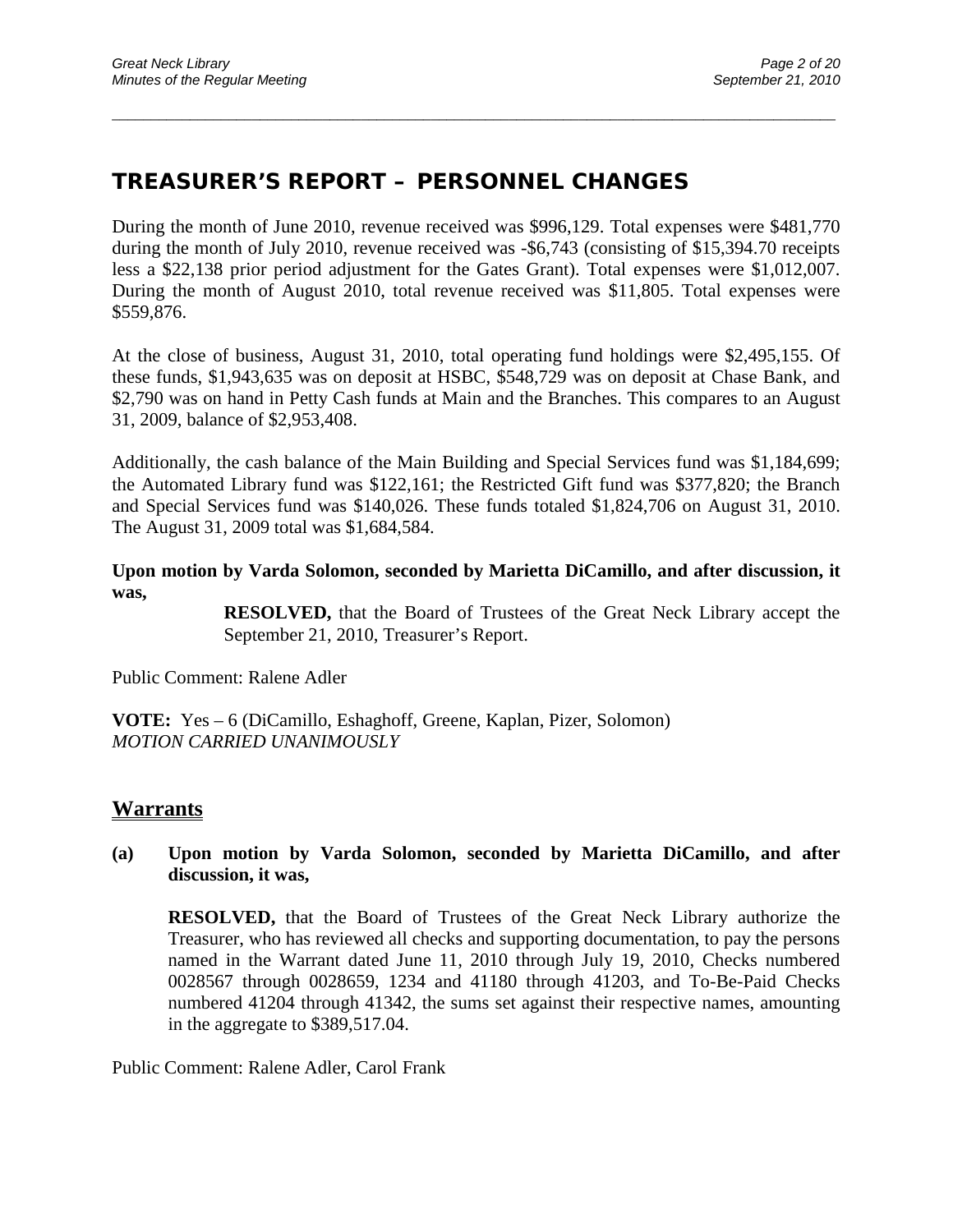**VOTE:** Yes – 6 (DiCamillo, Eshaghoff, Greene, Kaplan, Pizer, Solomon) *MOTION CARRIED UNANIMOUSLY*

### **(b) Upon motion by Varda Solomon, seconded by Marietta DiCamillo, and after discussion, it was,**

\_\_\_\_\_\_\_\_\_\_\_\_\_\_\_\_\_\_\_\_\_\_\_\_\_\_\_\_\_\_\_\_\_\_\_\_\_\_\_\_\_\_\_\_\_\_\_\_\_\_\_\_\_\_\_\_\_\_\_\_\_\_\_\_\_\_\_\_\_\_\_\_\_\_\_\_\_\_\_\_\_\_\_\_\_\_\_\_\_\_\_\_\_

**RESOLVED,** that the Board of Trustees of the Great Neck Library authorize the Treasurer, who has reviewed all checks and supporting documentation, to pay the persons named in the Warrant dated July 20, 2010 through August 19, 2010, Checks numbered 0028691 through 0028696, 0028728 through 0028732 and 41343 through 41365, and To-Be-Paid Checks numbered 41366 through 41524, the sums set against their respective names, amounting in the aggregate to \$342,826.76.

Public Comment: Ralene Adler, Carol Frank

**VOTE:** Yes – 6 (DiCamillo, Eshaghoff, Greene, Kaplan, Pizer, Solomon) *MOTION CARRIED UNANIMOUSLY*

### **(c) Upon motion by Varda Solomon, seconded by Marietta DiCamillo, and after discussion, it was,**

**RESOLVED,** that the Board of Trustees of the Great Neck Library authorize the Treasurer, who has reviewed all checks and supporting documentation, to pay the persons named in the Warrant dated August 20, 2010 through September 17, 2010, Checks numbered 0028765 through 0028770, 0028803 through 0028809 and 41525 through 41547, and To-Be-Paid Checks numbered 41548 through 41702, the sums set against their respective names, amounting in the aggregate to \$354,054.36.

This Warrant included two checks for VHB and Harras Bloom that the Finance Committee did not sign. Although the Building Committee approved the payment of these two bills, the Finance Committee felt that the documentation submitted by VHB was insufficient.

President Greene asked the Finance Committee members to individually state the issues they had with not signing these checks:

As Chair of the Finance Committee, Trustee Solomon stated that the Finance Committee felt that the Building Committee should approve these bills before they come to the Finance Committee. At the time the Finance Committee met, there was nothing in writing from the Building Committee and so these two bills were held out. Subsequently, the Finance Committee received the documentation, and after receiving the approval from the Building Committee, she has no problem recommending that these checks be paid forthwith. Regarding the VHB bills, she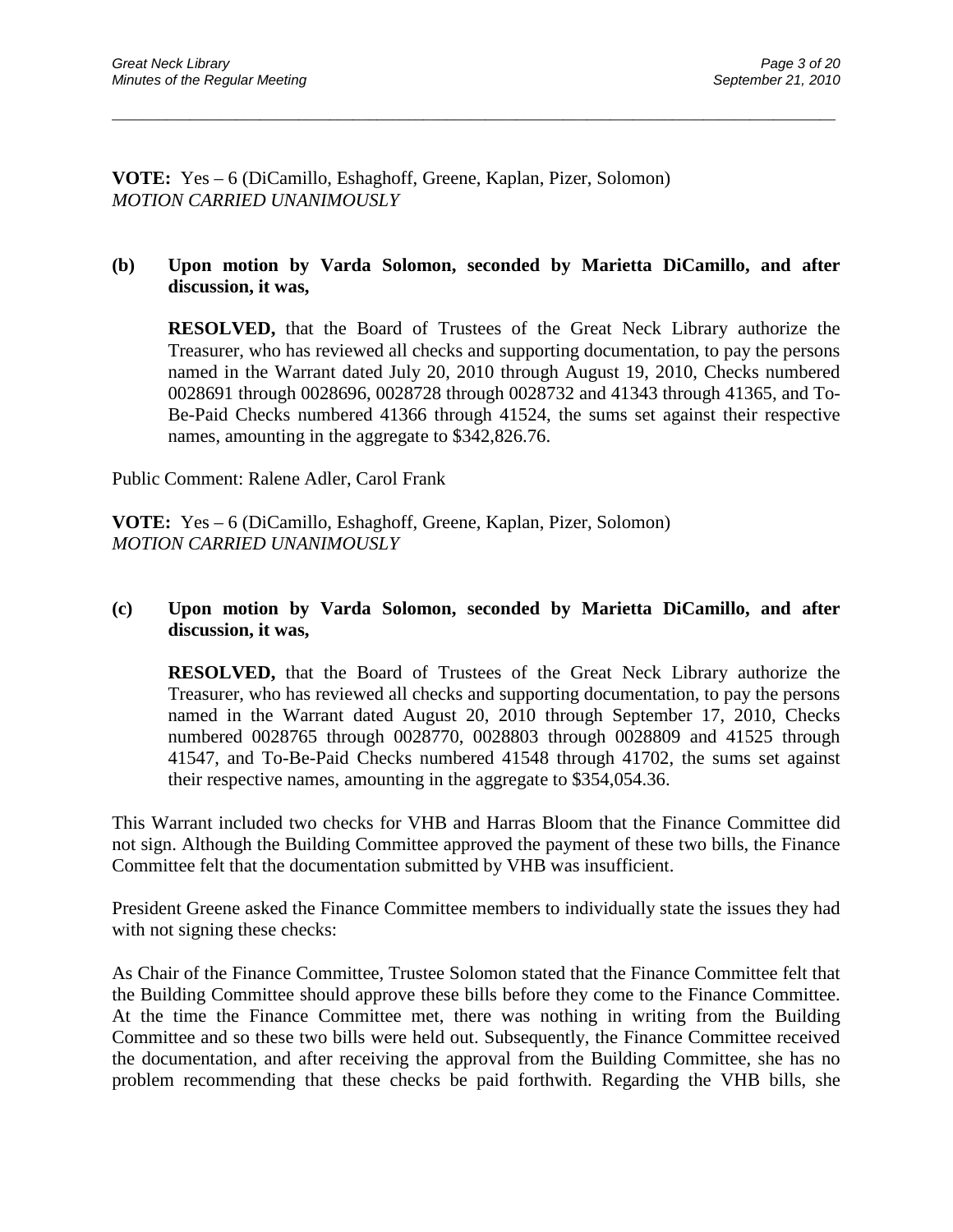expressed her disappointment with the clarity and lack of specific enumeration of tasks and that they should submit bills that are up to the standard of acceptability.

\_\_\_\_\_\_\_\_\_\_\_\_\_\_\_\_\_\_\_\_\_\_\_\_\_\_\_\_\_\_\_\_\_\_\_\_\_\_\_\_\_\_\_\_\_\_\_\_\_\_\_\_\_\_\_\_\_\_\_\_\_\_\_\_\_\_\_\_\_\_\_\_\_\_\_\_\_\_\_\_\_\_\_\_\_\_\_\_\_\_\_\_\_

Assistant Treasurer, Trustee Pizer, stated that this practice has been going on for a long time and the Finance Committee has no idea exactly what these people did, and it is unfortunate that the Board is paying for "reviews," to which President Greene brought out that it is common practice in the legal field to charge to "review" documents. She has seen improvement in the documentation of VHB's bill as a result of the Director's energy but she would like to see a written protocol in place to inform all the vendors that if they need to get paid, their bills would have to be in conformity with the procedures. Trustee DiCamillo reported that the Finance Committee is working on these procedures. Trustee Pizer has no issue with the payment of the Harras Bloom bill.

Assistant Treasurer, Trustee DiCamillo, agreed with Trustee Solomon. The Finance Committee is not able to make a determination whether the Library is being double billed for the same or similar work. She did not feel comfortable certifying VHB bills for payment as they need to be specific. She has no issue with Harras Bloom bill, except as discussed at the Finance Committee meeting, that if new names appear on the invoices, there should be some notation made indicating who these people are and for whom they are working. She also asked that someone go over the actual invoices and tie out the numbers on the spreadsheet analysis prepared by the Director against bills from VHB since she is not able to reconcile those numbers.

Director Marino stated that she understood the concerns of the Finance Committee but VHB has improved in the level of details on their bills. She went over the bills and compared them with her emails, records, and documentation to ascertain that the work has been done and it is patently unfair not to pay these bills. She will carefully go over the next bill, which has already come in, and she will get whatever level of details the Committee wants.

Trustee Kaplan, member of the Building Committee, pointed out that when the bills were first discussed, the Committee did not talk about the specificity of the bills. Instead, they talked about check-marking the bills when received. Based on what the Director said, VHB has met the criteria. If more details are needed, they should be asked for and not penalized for not having it as specific as the committee wanted.

The consensus of the Board was to carve out VHB check numbered 41690 from the Warrant.

### **Upon motion by Varda Solomon, seconded by Marietta DiCamillo, and after discussion, it was,**

**RESOLVED,** that the Board of Trustees of the Great Neck Library authorize the Treasurer, who has reviewed all checks and supporting documentation, to pay the persons named in the Warrant dated August 20, 2010 through September 17, 2010, Checks numbered 0028765 through 0028770, 0028803 through 0028809 and 41525 through 41547, and To-Be-Paid Checks numbered 41548 through 41702, with the exception of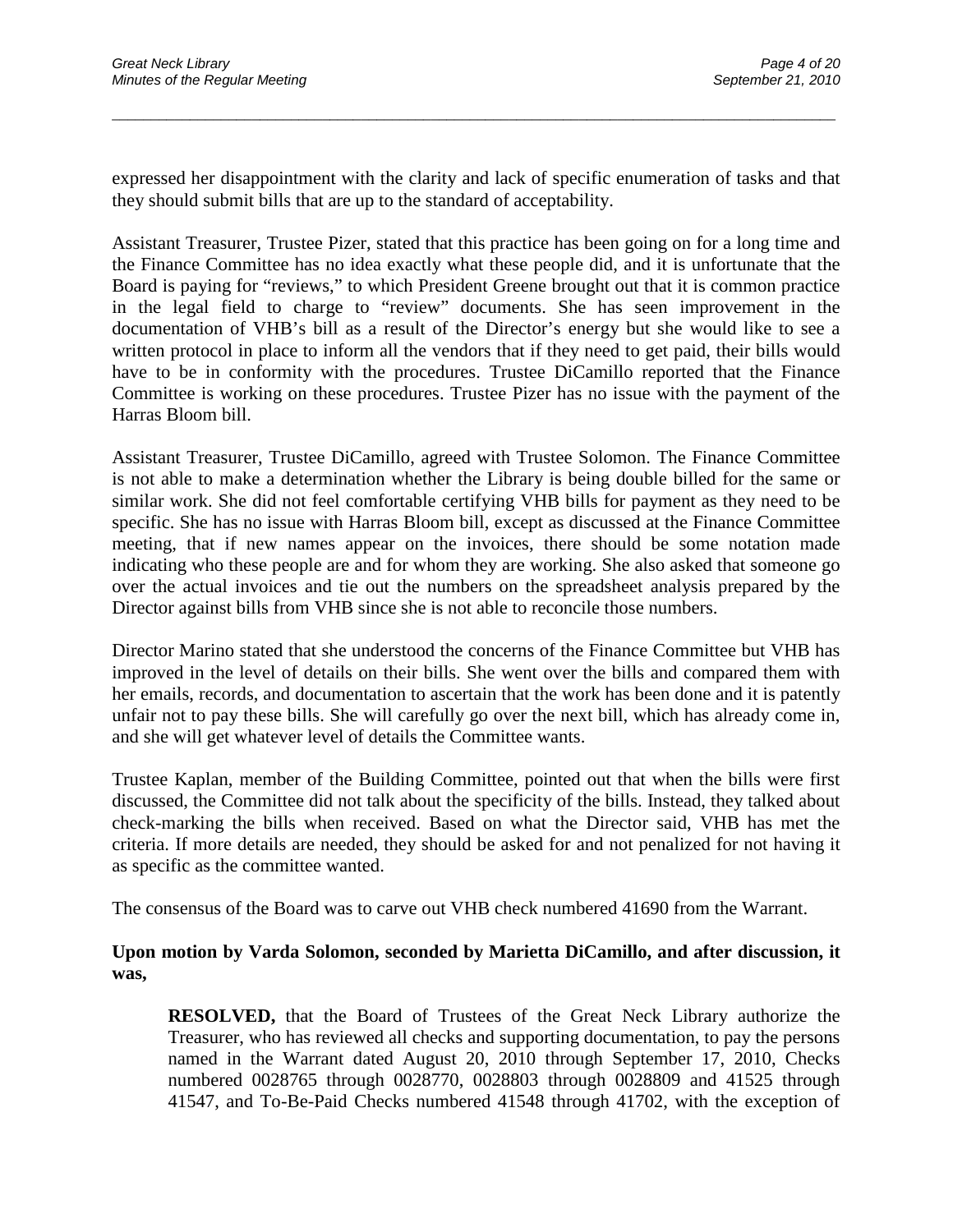check numbered 41690 in the amount of \$1,905.61, the sums set against their respective names, amounting in the aggregate to \$354,054.36 [total includes VHB check].

\_\_\_\_\_\_\_\_\_\_\_\_\_\_\_\_\_\_\_\_\_\_\_\_\_\_\_\_\_\_\_\_\_\_\_\_\_\_\_\_\_\_\_\_\_\_\_\_\_\_\_\_\_\_\_\_\_\_\_\_\_\_\_\_\_\_\_\_\_\_\_\_\_\_\_\_\_\_\_\_\_\_\_\_\_\_\_\_\_\_\_\_\_

**VOTE:** Yes – 6 (DiCamillo, Eshaghoff, Greene, Kaplan, Pizer, Solomon) *MOTION CARRIED UNANIMOUSLY*

## **Payroll Warrants**

### **(a) Upon motion by Varda Solomon, seconded by Marietta DiCamillo, and after discussion, it was,**

**RESOLVED,** that the Board of Trustees of the Great Neck Library accept the Payroll Warrants for pay dates June 3, 2010 and June 17, 2010, which have been reviewed by the Treasurer, in the amounts of \$174,407.09 and \$173,486.74 respectively, for a total of \$347,893.83.

Public Comment: Ralene Adler

**VOTE:** Yes – 6 (DiCamillo, Eshaghoff, Greene, Kaplan, Pizer, Solomon) *MOTION CARRIED UNANIMOUSLY*

### **(b) Upon motion by Varda Solomon, seconded by Marietta DiCamillo, and after discussion, it was,**

**RESOLVED,** that the Board of Trustees of the Great Neck Library accept the Payroll Warrants for pay dates July 1, 2010, July 15, 2010 and July 29, 2010, which have been reviewed by the Treasurer, in the amounts of \$218,624.54, \$216,279.82 and \$163,413.63 respectively, for a total of \$598,317.99.

**VOTE:** Yes – 6 (DiCamillo, Eshaghoff, Greene, Kaplan, Pizer, Solomon) *MOTION CARRIED UNANIMOUSLY*

### **(c) Upon motion by Varda Solomon, seconded by Marietta DiCamillo, and after discussion, it was,**

**RESOLVED,** that the Board of Trustees of the Great Neck Library accept the Payroll Warrants for pay dates August 12, 2010 and August 26, 2010, which have been reviewed by the Treasurer, in the amounts of \$166,103.87 and \$164,250.61 respectively, for a total of \$330,354.48.

**VOTE:** Yes – 6 (DiCamillo, Eshaghoff, Greene, Kaplan, Pizer, Solomon) *MOTION CARRIED UNANIMOUSLY*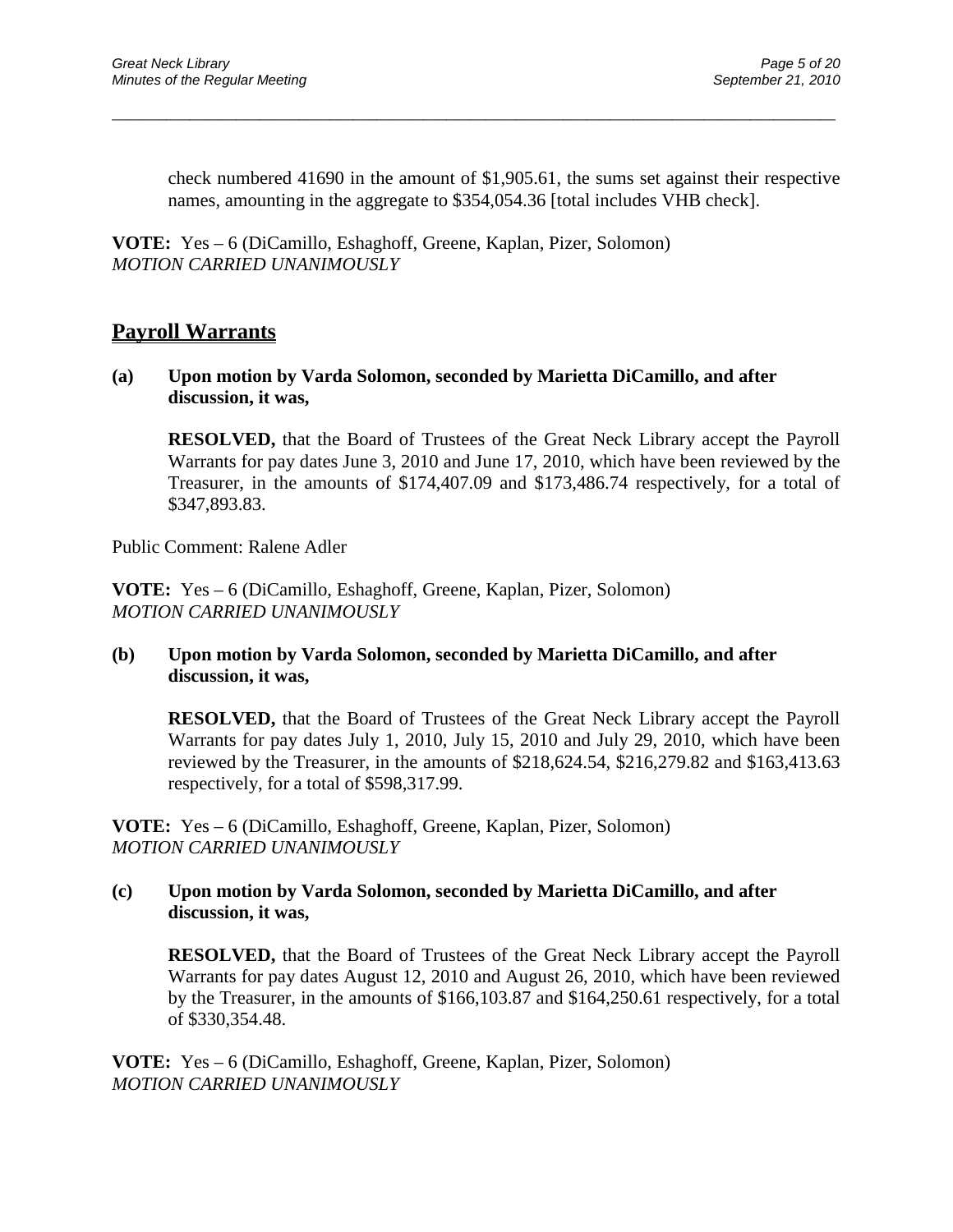# **Personnel Changes**

**Upon motion by Varda Solomon, seconded by Marietta DiCamillo, and after discussion, it was,**

\_\_\_\_\_\_\_\_\_\_\_\_\_\_\_\_\_\_\_\_\_\_\_\_\_\_\_\_\_\_\_\_\_\_\_\_\_\_\_\_\_\_\_\_\_\_\_\_\_\_\_\_\_\_\_\_\_\_\_\_\_\_\_\_\_\_\_\_\_\_\_\_\_\_\_\_\_\_\_\_\_\_\_\_\_\_\_\_\_\_\_\_\_

**RESOLVED,** that the Board of Trustees of the Great Neck Library accept the Personnel Changes of June 11, 2010, through September 17, 2010.

Public Comment: Ralene Adler

**VOTE:** Yes – 6 (DiCamillo, Eshaghoff, Greene, Kaplan, Pizer, Solomon) *MOTION CARRIED UNANIMOUSLY*

# **REPORTS**

The reports were not read but copies were available for the public. Below is the text of the written reports, as presented.

### **Finance Committee**

Reports from Trustee Solomon, Chair of the Finance Committee:

The Finance Committee met on Tuesday, August 3 at 7:30 p.m. in the Multi-Purpose Room and Thursday, September 16, 2010 at 7:30 p.m. at the Parkville Branch.

#### **August 3rd Meeting**

In Attendance: Varda Solomon, (VS), Chair; Marietta DiCamillo, (MD) Trustee; Josie Pizer, (JP), Trustee; Jane Marino, Library Director; Laura Weir, Library Assistant Director; Neil Zitofsky, Business Manager. Absent with Notice**:** Andrew Greene, Library Board President

#### Old Business

VS asked JM for an update on VHB, since their role in the building project has changed. JM stated that she had not received a revised proposal but that essentially, since the traffic study was completed, VHB's role had been completed and they would only be available on an advisory basis. One bill had been received and was in the warrant and one more is expected. VS further asked JM for an update on Station. JM stated that no bills had been received to date.

#### New Business

VS asked JM for an update on costs related to damage sustained by the Library in the Storm on June  $24<sup>th</sup>$ . JM stated that there were overtime costs for the 4 days the Library was closed as well as costs to remove the trees on the property. The tree removal work had been done by the Public Works Dept of the Town of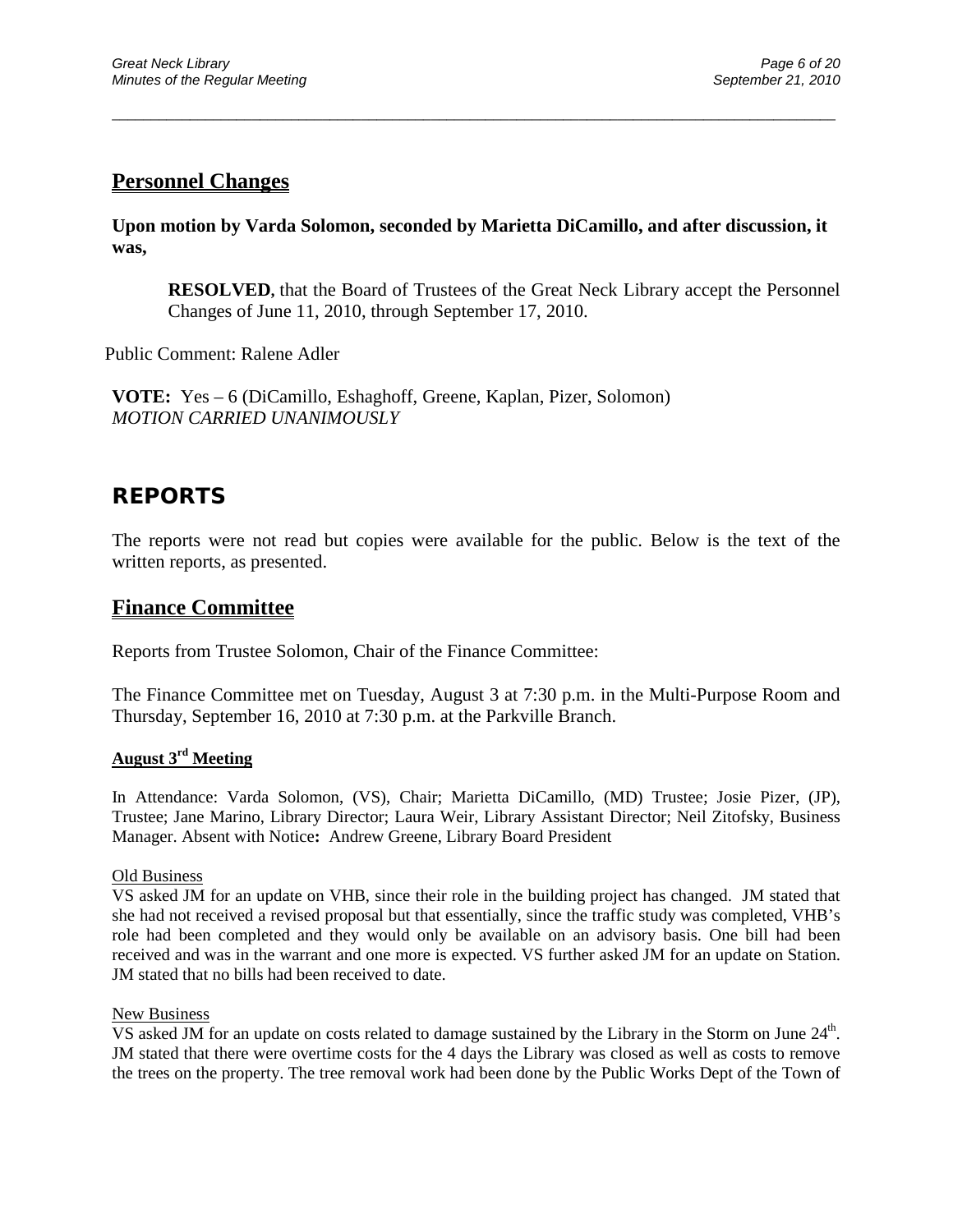North Hempstead and the Library will be charged for that work, but since no bill has been received, no amount can be stated for that expense.

\_\_\_\_\_\_\_\_\_\_\_\_\_\_\_\_\_\_\_\_\_\_\_\_\_\_\_\_\_\_\_\_\_\_\_\_\_\_\_\_\_\_\_\_\_\_\_\_\_\_\_\_\_\_\_\_\_\_\_\_\_\_\_\_\_\_\_\_\_\_\_\_\_\_\_\_\_\_\_\_\_\_\_\_\_\_\_\_\_\_\_\_\_

When the issue of overtime was raised by a member of the public, the committee discussed it and said the matter would be referred to the Personnel committee and discussed at greater length in that venue.

#### Regular Activities

VS asked NZ to review the check warrants, although most of the checks had already been signed by VS at a previous date. MD asked that in the future, only time-sensitive checks should be signed without review by the Committee, such as utility bills and all others can and should be held until the committee has had a chance to review both the bills and accompanying documentation. After both operating and payroll warrants were reviewed, VS asked NZ to review the monthly financial statements which he did. The few remaining unsigned checks were signed.

#### Next Meeting

The next Finance Committee meeting is scheduled for August 19, 2010. There being no further business, the meeting was adjourned at 10:00 p.m.

## **September 16<sup>th</sup> meeting**

The Library Director, with the Chair's permission, moved the location of the Finance Committee meeting to the Parkville Branch, due to the power outage at the Main Building. In Attendance: Varda Solomon (VS), Chair; Josie Pizer (JP), member; (Marietta DiCamillo (MD), member. Also in Attendance: Jane B. Marino, Library Director; (JM) Neil Zitofsky, Library Business Manager (NZ).

As Chair, VS called the meeting to order at 7:35 p.m. VS then asked JM for an update on the Station Branch construction. JM did so, outlining the work that had been done to date and the three change orders that had been authorized so far. JM reported that the construction will be completed on time and further reported that the work is approximately 80% done.

VS then reported that in future staff negotiations she would provide any financial information to the Personnel Committee they might need. NZ also reported that he had already begun to prepare financial addenda that may be needed for the CBA.

JP brought up the idea of pooling whatever monies may be in vacant personnel lines so that the Director would have greater flexibility in filling and/or creating positions she might need. NZ noted that the practice is already done in that fashion, with each position being evaluated before being filled, left vacant or eliminated. There was some further discussion on this point and it will be further evaluated.

The check warrants were then reviewed. The Finance committee expressed reluctance to sign off on the VHB bill or the Harras Bloom Archer bill until receiving some sort of approval from the Building Committee which the Director had not received up to that point. The Director told the committee she would obtain that approval.

The overtime was reviewed both for the most recent period and year-to-date and the Director noted that the overtime was significantly less recently with the recent institution of new guidelines and oversight.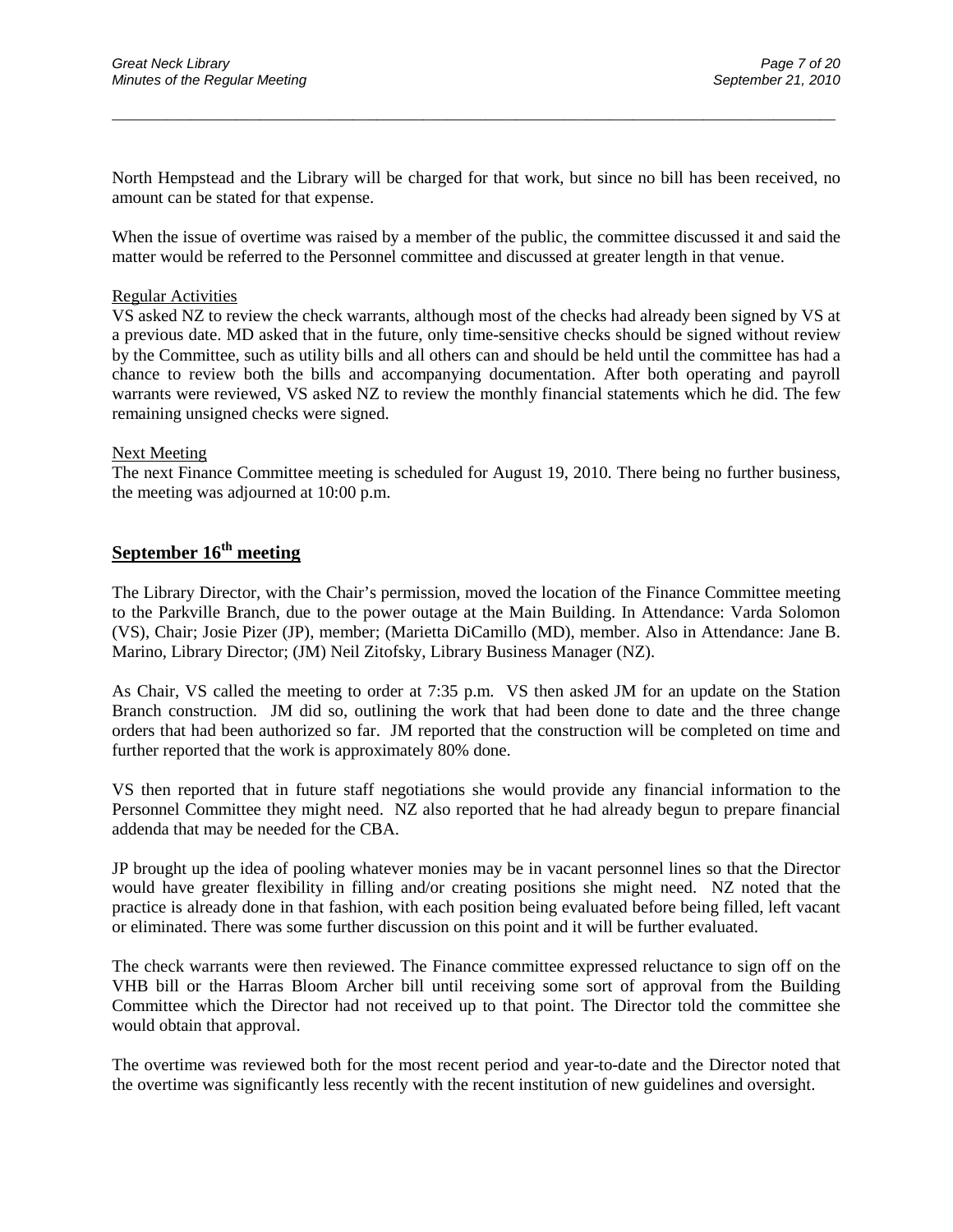The monthly reconciliations and personnel changes were also reviewed. There being no further discussion, the committee signed the checks and the meeting was adjourned at 9:30 p.m.

\_\_\_\_\_\_\_\_\_\_\_\_\_\_\_\_\_\_\_\_\_\_\_\_\_\_\_\_\_\_\_\_\_\_\_\_\_\_\_\_\_\_\_\_\_\_\_\_\_\_\_\_\_\_\_\_\_\_\_\_\_\_\_\_\_\_\_\_\_\_\_\_\_\_\_\_\_\_\_\_\_\_\_\_\_\_\_\_\_\_\_\_\_

# **Branch Committee**

Report from Trustee Eshaghoff, Chair of the Branch Committee:

The Branch Committee met on Tuesday, July 20, in the Multi-purpose Room. In Attendance:Janet Eshaghoff, (JE) Chair; Josie Pizer (JP), Trustee; Varda Solomon (VS), Trustee; Jane Marino (JM), Library Director; Laura Weir (LW), Library Assistant Director; Neil Zitofsky (NZ), Library Business Manager. Absent with Notice**:** Andrew Greene, Board President.

Meeting was called to order at 7:35 p.m. by Chair, Janet Eshaghoff.

#### Construction Update – Station

The Chair then asked the Director to update the Committee on the Station Branch construction. JM reported that demolition began on 7/27/10 and that progress had been made in the first 2 days. She stated that she planned to visit the site on 8/4/10 and JE agreed to join her. JM further stated that she had a conversation with Rick Luciano of 631 Construction and he advised her that all permits have been acquired and the contractor will begin framing the interior walls within the next week.

#### Soft Costs for Construction

JM then went on to list the soft costs associated with the renovation. They are: moving, furniture and shelving, outside sign, outside bookdrop, and computer wiring. These items should total approximately \$35,000-\$40,000 and NZ went through the items and showed the committee that there was enough anticipated savings within the operating budget to cover these costs.

#### Construction Grant for Station Branch project

LW stated that she was in the process of completing the application for a New York State Construction grant. Such grants are available every year, with the money coming from New York State and awarded by the Nassau Library System on the basis of certain criteria, including the library's project; the library's ability to match the amount they are requesting in the grant; and the project's timing. This project meets all these criteria. She then asked the committee's recommendation to refer the matter to the entire board for approval. Such approval is needed before the application may be submitted. The application is due on August 24, 2010.

#### Lakeville and Parkville – update on facilities

JM stated that Lakeville had been experiencing some connectivity problems with their telephone and computers. Upon investigation, JM determined from the Computer Department that it was a problem with a Verizon line that has been fixed. The Computer Department will continue to monitor the problem.

JM further reported that the Library has not yet heard back from the School District regarding the legal ramifications of building onto the existing building at Parkville. NZ stated he would put in a call to John Powell's office so he would have an answer for the committee by its September meeting, which will take place at Parkville. He will also obtain carpeting and painting quotes for the Branch.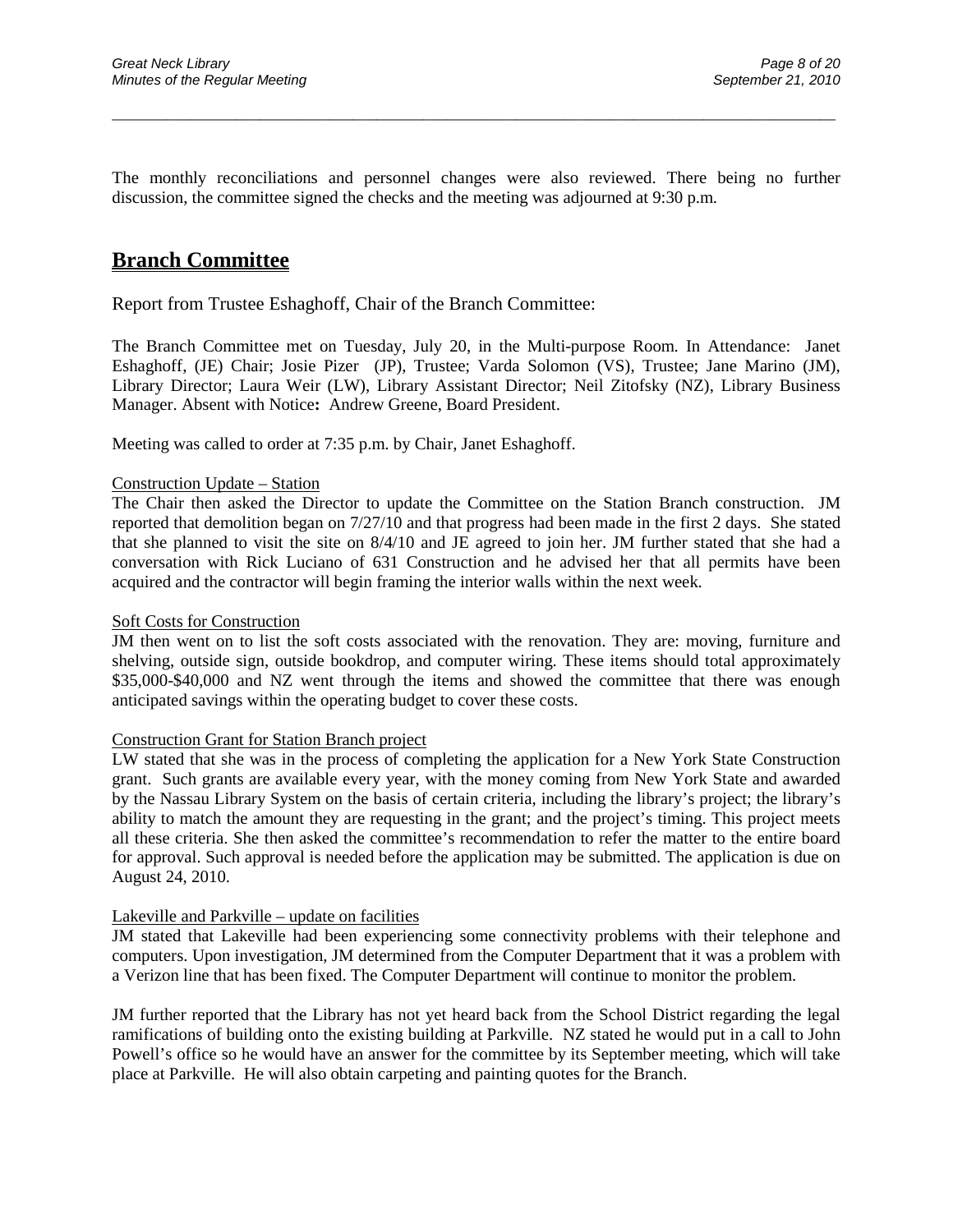### Adjournment and Schedule of dates for future meetings

JE discussed with the committee whether or not it was necessary to meet prior to the previously scheduled date of September  $13<sup>th</sup>$  at Parkville. The Committee decided that no other meetings were necessary at this time. There being no further business, the meeting was adjourned at 9:00 p.m.

\_\_\_\_\_\_\_\_\_\_\_\_\_\_\_\_\_\_\_\_\_\_\_\_\_\_\_\_\_\_\_\_\_\_\_\_\_\_\_\_\_\_\_\_\_\_\_\_\_\_\_\_\_\_\_\_\_\_\_\_\_\_\_\_\_\_\_\_\_\_\_\_\_\_\_\_\_\_\_\_\_\_\_\_\_\_\_\_\_\_\_\_\_

# **Building Committee**

Report from Trustee Sokol, Chair of the Building Committee:

The Building Committee met on Thursday, August 5, 2010, 8:05 p.m., in the Multi-Purpose Room. In Attendance**:** Martin Sokol, (MS) Chair; Janet Eshaghoff, (JE) Trustee; Anna Kaplan, (AK) Trustee; Andrew Greene, (AG) Board President. Also in Attendance:Jane B. Marino, (JM) Library Director; Laura Weir, (LW) Library Assistant Director; Neil Zitofsky, (NZ) Library Business Manager.

### Lead Agency Issue

MS asked JM to bring the committee up to date on this issue. JM stated that the Town of North Hempstead's Board of Zoning appeals had received an agency coordination letter from VHB, the Library's Environmental Consultant, acting on the Library's behalf. They responded to that letter, stating their intent to act as Lead Agency on the building project, since it is their belief that they have the resources to act in this role and that it is "customary" for the BZA to assume this role in such projects. Since the Library's only recourse would be to appeal this to the New York State DEC, at great expense, the Library has decided not to challenge their request to assume that role.

AK asked what the implications for the library would be. JM stated that she had been informed as Lead Agency, the BZA controls the timing. Other than that our costs for environmental work should be less, since VHB no longer has to do parts II and III of the EAF. AK asked if the Library would have to bear any of the costs of the BZA's environmental work. JM stated that she did not know the answer but would try to find out. After further discussion, AG agreed to call Jon Kaiman to see if he could obtain an answer.

#### Discussion and Recommendation to approve Application Fee for Town of North Hempstead Business and Tourism Development Corporation

MS, along with JM and AG, advised the Committee of the meeting all three attended with Ian Siegel and Louise Fishman from the Town of North Hempstead Business & Tourism Development Corporation. This entity was recently revamped to become a bonding agency for local projects, especially not-forprofits. They approached the Library to see if we would be interested in working with them on this project. Through their financial advisor they would sell the bonds on our behalf to finance this project. Their major selling points are that this would be a faster, easier and cheaper way to go than DASNY and that any money that the LDC makes on this project would be re-invested back into the community. The committee's consensus was to recommend that the Board approve the payment of the fee for this application. We have been advised both by Mr. Siegel and Noah Nadelson that this application represents no commitment on our part. It is something we can walk away from at any time.

### Role of VHB

JM explained that since the Traffic Study is complete, VHB's role is essentially done, except for any consultation or advisory role, especially in hearings or meetings that the Library might require. The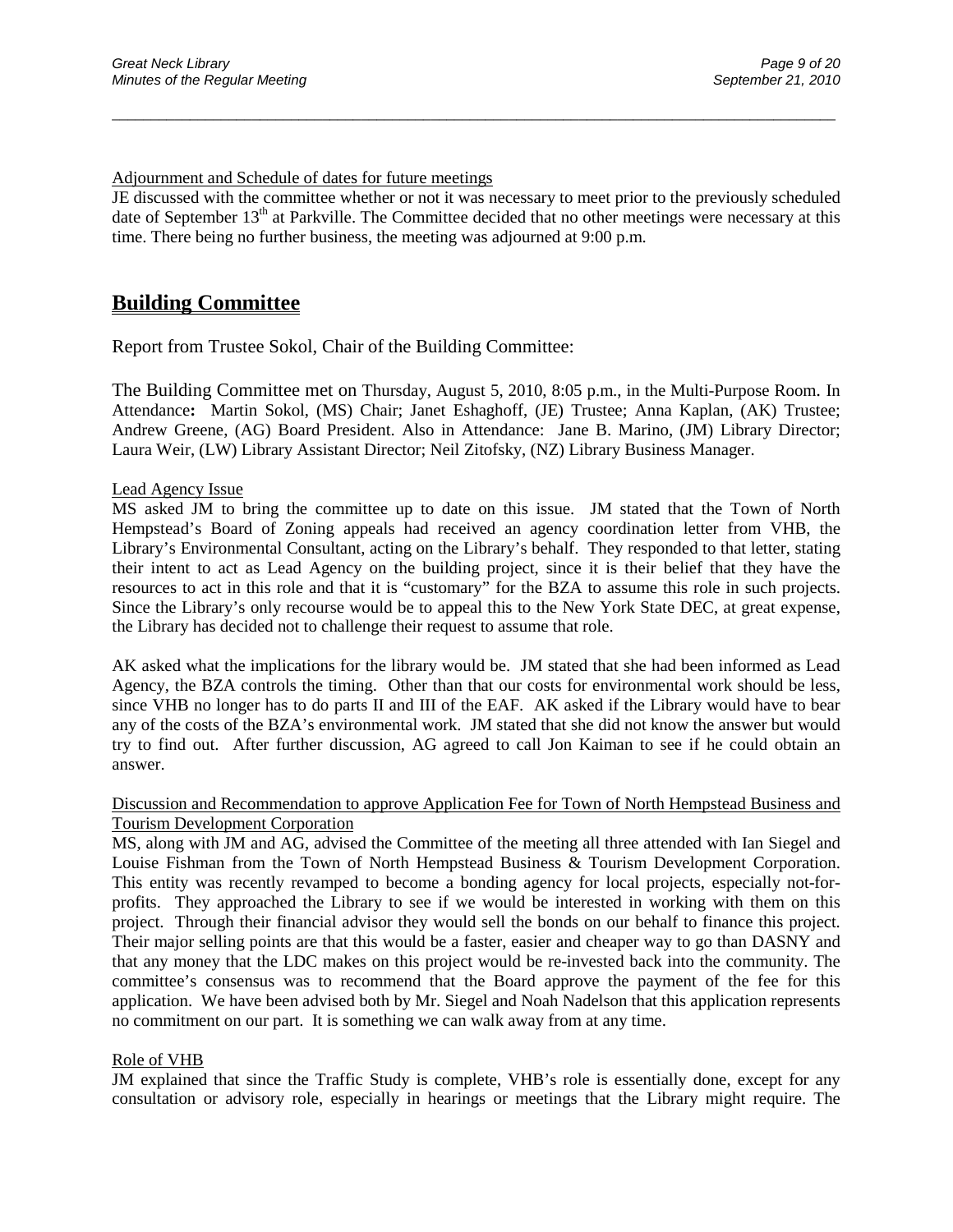Building Committee was asked by the Finance Committee to review the latest bill, which they did and took comments from a member of the Finance Committee that the bill was not as detailed as they would like it to be. The Building Committee felt the bill should be paid and could find no reason not to do so. There was a general discussion of oversight of future bills as the building project goes forward in order to ensure that the Library is comfortable with all building project related payments.

\_\_\_\_\_\_\_\_\_\_\_\_\_\_\_\_\_\_\_\_\_\_\_\_\_\_\_\_\_\_\_\_\_\_\_\_\_\_\_\_\_\_\_\_\_\_\_\_\_\_\_\_\_\_\_\_\_\_\_\_\_\_\_\_\_\_\_\_\_\_\_\_\_\_\_\_\_\_\_\_\_\_\_\_\_\_\_\_\_\_\_\_\_

There being no further business, the meeting was adjourned at 8:20 p.m.

## **Board Secretary**

Below is Trustee Eshaghoff's report:

The Library election will be held on Monday, October 25, 2010, from 10 a.m. to 10 p.m. Residents living north of Northern Boulevard will vote at the Main Library and residents south of Northern Boulevard will vote at the Parkville Branch Library.

The Nominating Committee met, deliberated and decided on the following candidates to fill expiring positions on the Board of Trustees and Nominating Committee.

For the Board of Trustees, they endorsed incumbent Janet Eshaghoff for a four-year term to fill her seat, and Joel Marcus to fill the seat currently encumbered by Andrew Greene for a four-year term.

For the Nominating Committee, they endorsed Joan Adickman for a three-year term to fill the seat currently held by Hadassa Legatt, and Naomi Feldheim to fill the balance of a three-year term currently encumbered by Linda Cohen for one year. There were no independent petitions received for any of these seats.

Meet the Candidates Night, which will take place in an informal setting since it is an uncontested election, will be Tuesday, October 12<sup>th</sup> at 7:30 p.m. at the Main Library. Biographical information for all the candidates can be found on the Library's website at [www.greatnecklibrary.org](http://www.greatnecklibrary.org/) and at all four library locations.

## **Assistant Director**

#### Book Ordering

I held two successful meetings this spring to talk about ordering procedures, ordering philosophies and collection development with the librarians who read reviews and do the book ordering. I met first with the librarians who order books for the Main Library collection and later met with the Branch Heads who order mostly non-fiction for their own collections. Everyone involved with the meetings agreed that the information exchanged was very useful and that we should meet in a more regular basis. The Adult Services Librarians and I met again on Monday, August 30. Some of the issues discussed included distribution procedures for multiple copies of popular books, an examination of reserve policies and a discussion concerning the continuing development of a weeding policy. Chris Johnson, Senior cataloger and Technical Services librarian joined the Branch Heads and me on September 9 to discuss ordering philosophies and the more mundane process of building and sending book carts to TS for ordering.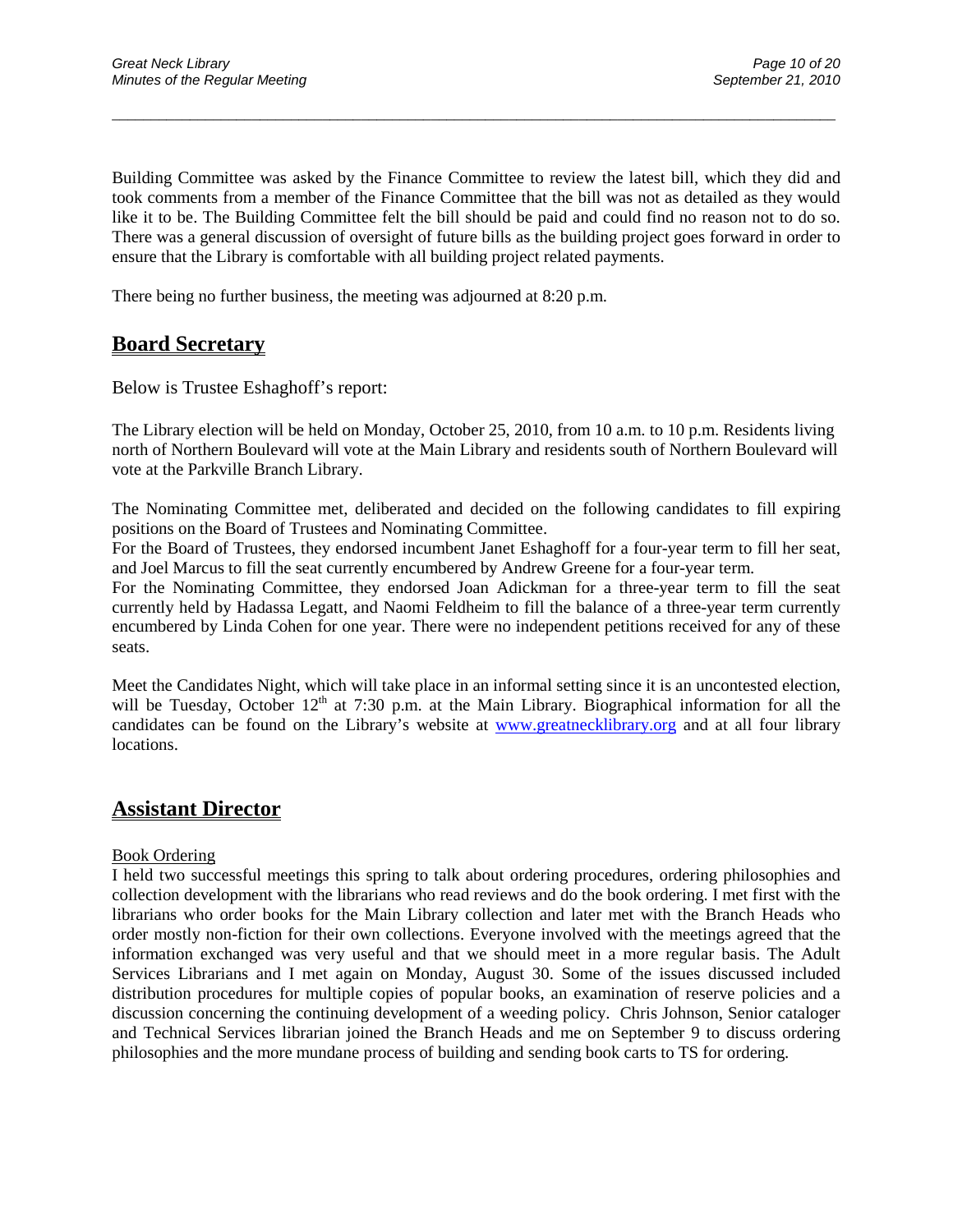#### Staff Policy Manual

At the direction of the Personnel Committee, I have been working with librarians Margery Chodosch of the Reference Department and Lisa Stowe of the Children's Department to separate out of the Library Board of Trustees Policy Manual those policies that are staff or department related rather than those specific to the Library Board of Trustees. The results of our efforts, two separate manuals, will be given to Jane Marino, Library Director for her examination within the next few days.

\_\_\_\_\_\_\_\_\_\_\_\_\_\_\_\_\_\_\_\_\_\_\_\_\_\_\_\_\_\_\_\_\_\_\_\_\_\_\_\_\_\_\_\_\_\_\_\_\_\_\_\_\_\_\_\_\_\_\_\_\_\_\_\_\_\_\_\_\_\_\_\_\_\_\_\_\_\_\_\_\_\_\_\_\_\_\_\_\_\_\_\_\_

#### Book Sales and Collections

Nick Camastro reports that as of Saturday, September 11 the Great Neck Library has submitted \$41,683.31 in delinquent accounts to Unique Management Collections and has realized \$20,217.63 in returned materials and monies. This is a 49 % return. Since the beginning of the year 2010 the Great Neck Library has received \$700.79 in commission from library discards sent to Better World Books for resale. Our nonprofit literacy partner Worldfund, supporting educational initiatives in Latin America, has received \$233.76 in commissions for the year.

In house sales of fiction and non-fiction books and of feature films on video cassettes totaled \$1,401.35 for the summer months. In June we held a half price sale, designed to clean out the boxes of books stored in the garage from our last yearly book sale, so the dollar sales amount of \$446.50 represents twice the volume of sales normally seen in the month. In July we raised \$462.55 and in August \$492.30. This compares to \$1,582.57 in the summer months of 2009, June \$430.32, July \$639.40, and August \$512.85.

## **Library Director**

**Grants** 

As you know, we have submitted our paperwork for the construction grant which is administered through the Nassau Library System and I will inform the Board as soon as the awards are announced. I have also been in touch with Senator Johnson's office and DASNY to try and get the \$100,000 grant which I am told is still in the pipeline for us and hopefully I can work my way through the bureaucracy to get it for the Library. We recently received a report from the Gates Foundation. "Impact Report 2010 Opportunity Online Hardware Grant." There is an original of this report located in my office but pertinent pages are attached, including a quote from Janet Fine, which is highlighted, a picture taken in our Station Branch and the list of libraries who received grants in Nassau County.

#### Meetings

I attended the ALA Annual Conference from June 25-29, 2010. As Chair of ALSC Nominating Committee I worked to gather names of members willing to run on the 2011 ballot for positions on ALSC Board and various award committees. I was also able to attend several programs, including ALSC Leadership which focused on online mentoring; a program sponsored by LLAMA (Library Leadership and Management Association) entitled, "Where Did the Money Go? Understanding Hidden Expenses the Derail Small Scale Renovations" which focused more on academic settings than public libraries. It covered a lot of what we've already learned, but it was interesting to hear about other people's experiences. I also heard some speakers, among them Will Shortz, crossword puzzle editor for the New York Times, as well as some children's and adult authors. I also visited the exhibits area and looked at the self-check options that vendors presented, since it is something I want to have at the new Station Branch. In addition, Maureen McKenna and Courtney Greenblatt attended ALA and submitted their own reports which are included in your packet. On September 24, 2010 I will be attending the Annual Legislators' Breakfast which is to be held this year at the Nassau Library System.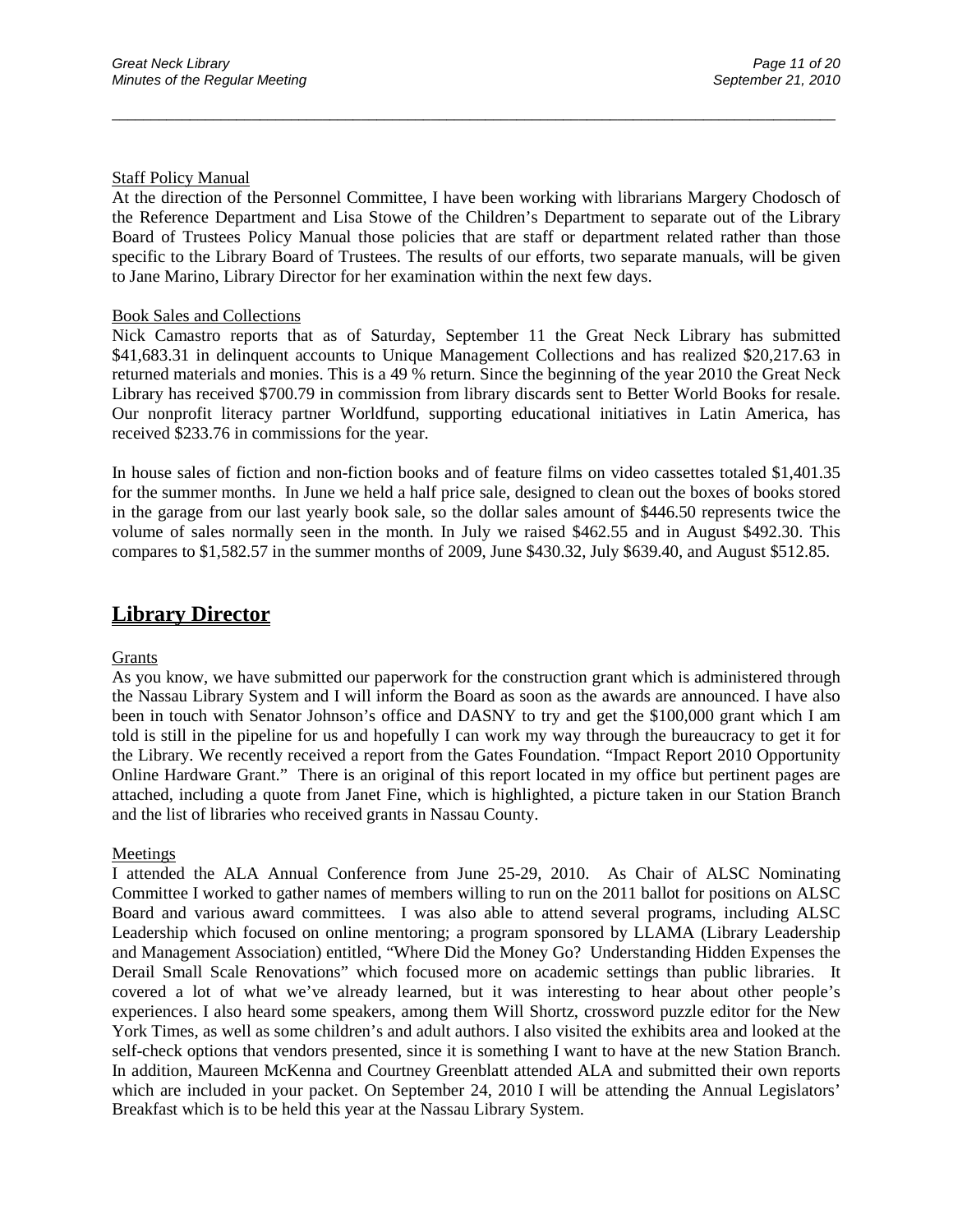#### Construction Updates

As you know, the Station Branch is nearly complete and we hope to open the new branch mid-October. All the necessary furnishings have been ordered, and the technology is in place. I would like to thank the Board for their support of this project, as well as the Village officials of Great Neck Plaza. It's exciting to see Ron Zachary's design become a reality and be able to provide a wonderful new branch to the shopping center.

\_\_\_\_\_\_\_\_\_\_\_\_\_\_\_\_\_\_\_\_\_\_\_\_\_\_\_\_\_\_\_\_\_\_\_\_\_\_\_\_\_\_\_\_\_\_\_\_\_\_\_\_\_\_\_\_\_\_\_\_\_\_\_\_\_\_\_\_\_\_\_\_\_\_\_\_\_\_\_\_\_\_\_\_\_\_\_\_\_\_\_\_\_

We have had discussions with the Great Neck School District regarding the possibility of extending Parkville's space into the classroom that is directly behind the branch. I will keep you apprised of the progress of those plans.

The application to the LDC has been completed and submitted, along with accompanying documentation and the Library is on the agenda for the meeting of the Board, which is October  $5<sup>th</sup>$  at 7 pm. Andy and I will attend that meeting to represent the Library.

#### Staff Notes

Congratulations once again to the Children's Department on a very successful Summer Reading game which showed a significant jump in participation this year, both here at Main and at all the Branches.

Congratulations, also, to Ethan Mann and the Levels staff and kids for a terrific presentation of *Into the Woods* in August, attended by SRO crowds each night. Levels' contributions to the community don't end with their summer show, however, as a letter from one of our patrons can attest. This patron was the host for the summer for a student from Italy who ended up spending quite a bit of his time in Levels and enjoyed himself immensely, benefitting from the creativity and the camaraderie so prevalent in Levels.

Congratulations and thanks to Michael Cruz from the Circulation Department and Michael Meehan from Levels, as well as various Circulation staff, who participated on the instructional video that is now on our website, which is a user's guide to the Compact Magnifier that we now circulate to our patrons. The video was written and narrated by Michael Cruz and filmed and edited by Mike Meehan. Both did a terrific job and produced a very professional product. I urge you to take a look. There's a link on the homepage of our website.

In addition to her written report, Director Marino congratulated Astelle Schatzman, Station Branch staff member, on her being nominated and receiving the Great Neck Plaza Star Performers awards [on July 16].

Mrs. Marino also reported that she spoke to Rick Luciano of 631 Construction and he was confident that the building will be ready for moving in during the week of October  $4<sup>th</sup>$ . She went on to describe how beautiful the space looked. Tentative opening date of the new branch is set for October  $18<sup>th</sup>$  and she hoped to have a ribbon-cutting ceremony. The bookdrop has already been delivered. There will be a pull-in space where patrons can get out of their vehicles to use the bookdrop located in the lobby on the ground floor. The bookdrop will be open all day for those who do not wish to go upstairs. The Director was asked by a member of the public to check to ensure that patrons can actually get out of their vehicle while in the pull-in spot. She promised to have this clarified.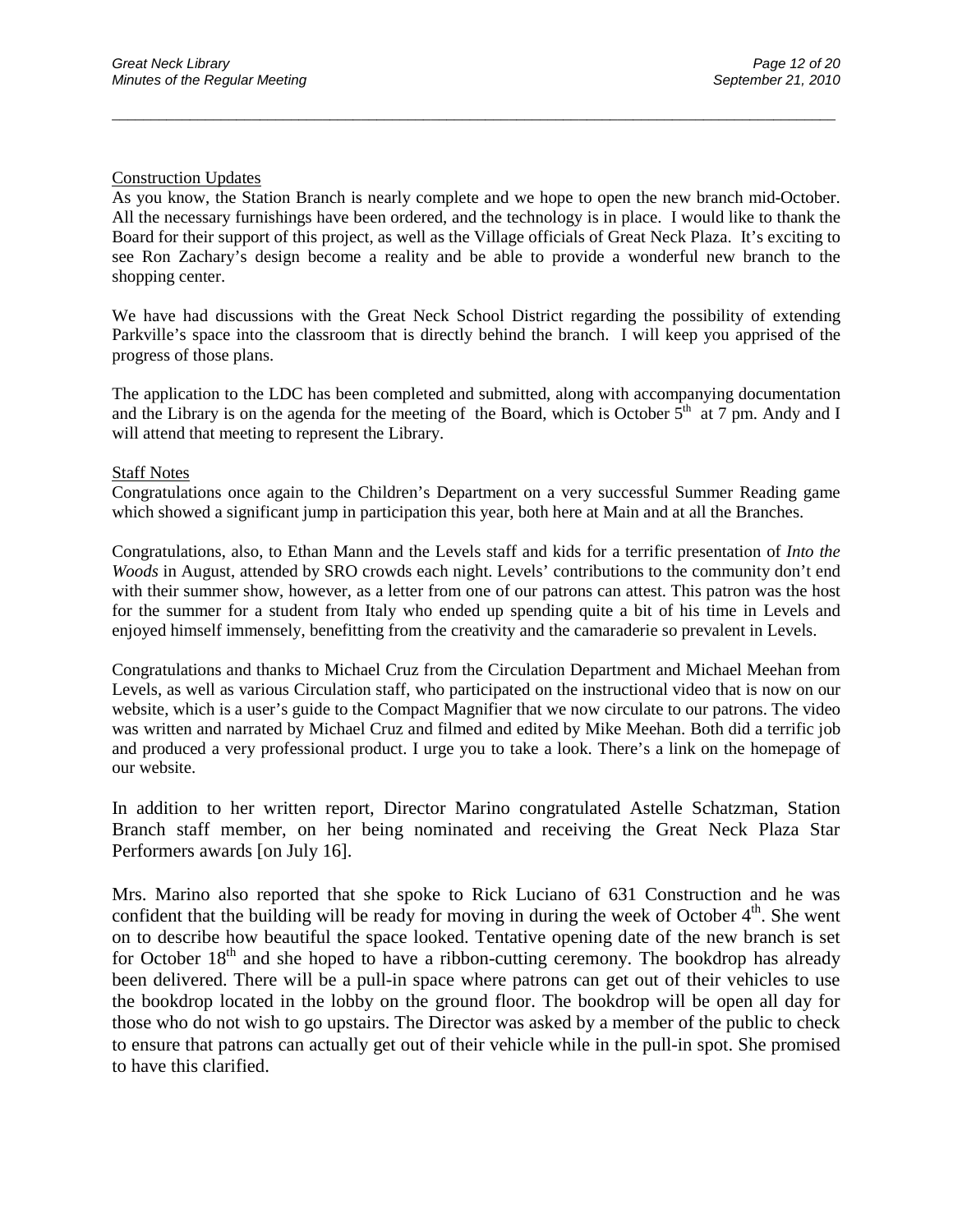If the Branch re-opens in October as anticipated, the Library will have saved three months of free rent from November to January. In addition, the Library has applied for and was approved for a NYS Construction Grant in the amount of a little under \$64,000 which is 45% of the amount applied for.

\_\_\_\_\_\_\_\_\_\_\_\_\_\_\_\_\_\_\_\_\_\_\_\_\_\_\_\_\_\_\_\_\_\_\_\_\_\_\_\_\_\_\_\_\_\_\_\_\_\_\_\_\_\_\_\_\_\_\_\_\_\_\_\_\_\_\_\_\_\_\_\_\_\_\_\_\_\_\_\_\_\_\_\_\_\_\_\_\_\_\_\_\_

Trustee Kaplan thanked everyone, especially the Library Director, for the outstanding job done in connection with the Station Branch.

Public Comment: Emanuel Kline, Ralene Adler

# **OLD BUSINESS**

### **VHB New Proposal**

### **Upon motion by Josie Pizer, seconded by Janet Eshaghoff, and after discussion, it was,**

**RESOLVED,** that the Board of Trustees of the Great Neck take from the table the resolution to approve the new proposed agreement dated August 9, 2010, between the Great Neck Library and VHB Engineering, Surveying and Landscape Architecture, P.C. for environmental services.

**VOTE:** Yes – 6 (DiCamillo, Eshaghoff, Greene, Kaplan, Pizer, Solomon) *MOTION CARRIED UNANIMOUSLY*

### **Upon motion by Anna Kaplan, seconded by Janet Eshaghoff, and after discussion, it was,**

**RESOLVED,** that the Board of Trustees of the Great Neck Library approve the attached new proposed agreement dated August 9, 2010, between the Great Neck Library and VHB Engineering, Surveying and Landscape Architecture, P.C. for environmental services.

There were two issues with page two of the proposal:

• *The cost quoted for attendance at each hearing is a fixed rate of \$3,500 which should assume internal preparation for the hearing, and four hours for the hearing which include one hour for traveling. One representative will address environmental and planning impacts and the other traffic and parking issues.* The Board needed clarification on whether or not the Library will be billed for additional charges if the hearing should go beyond the four hours. The Director had expressed that concern to Kim Gennaro in August and her response was that they can bill at a straight hourly rate rather than a pre-set fixed rate for internal preparation and attendance at hearings.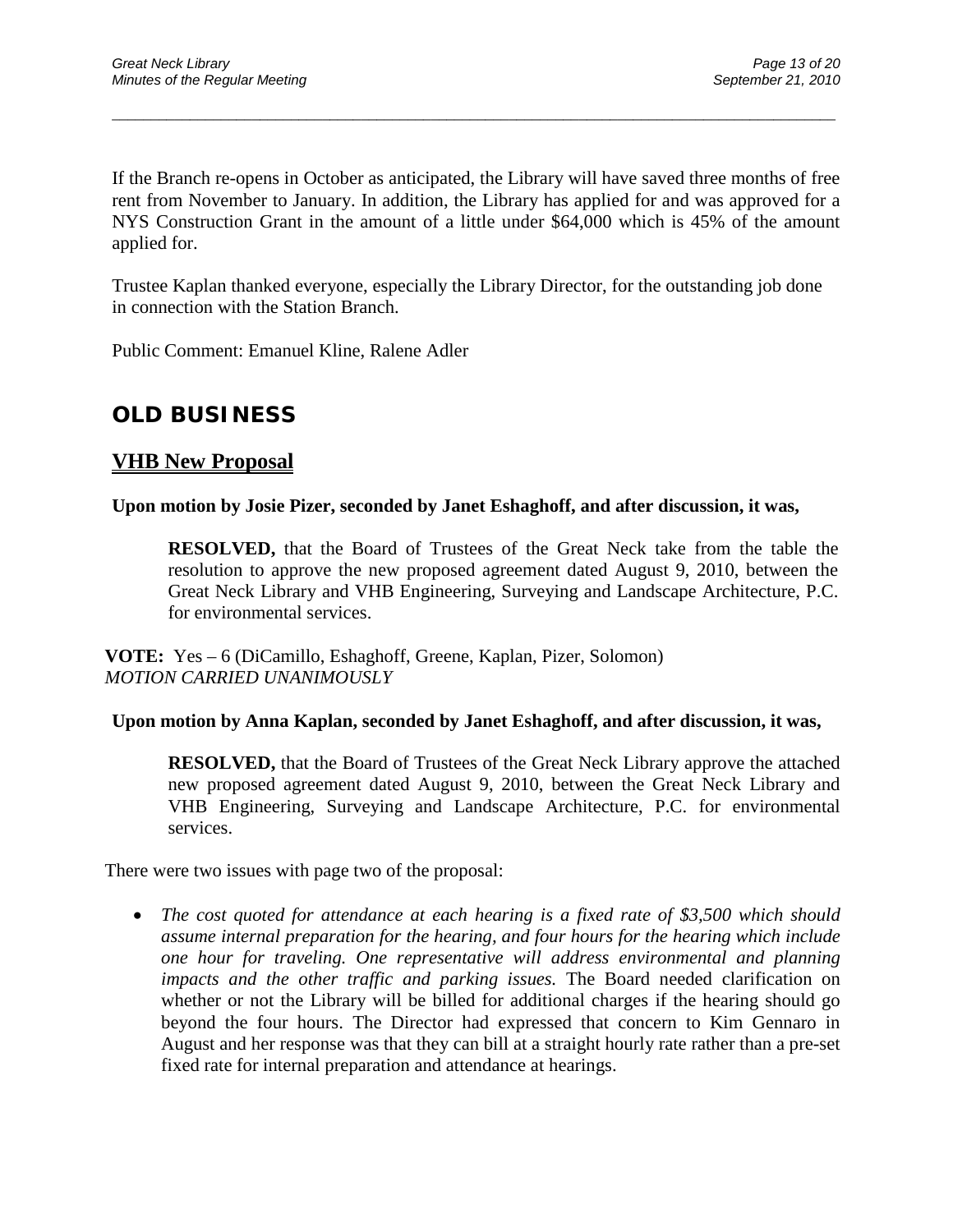• *The role of VHB since the Library is no longer the Lead Agency, and whether or not the environmental consultant is needed at the preliminary hearing since she has already provided written reports on environmental issues to the BZA.* Director Marino explained that variances need approval and if there are any engineering questions, an expert on hand would be needed to answer those questions. Moreover, the Library's zoning counsel, Paul Bloom, thinks she should be there. One Trustee suggested calling the BZA to find out if they need the environmental consultant to be present at the preliminary hearing and, if so, what is the length of their calendar for the hearing date.

\_\_\_\_\_\_\_\_\_\_\_\_\_\_\_\_\_\_\_\_\_\_\_\_\_\_\_\_\_\_\_\_\_\_\_\_\_\_\_\_\_\_\_\_\_\_\_\_\_\_\_\_\_\_\_\_\_\_\_\_\_\_\_\_\_\_\_\_\_\_\_\_\_\_\_\_\_\_\_\_\_\_\_\_\_\_\_\_\_\_\_\_\_

The Director provided a breakdown of the hourly rate of the experts: Kim Gennaro - \$165, David Wortman - \$95 and Harold Lutz - \$205. She also asked the Board for some kind of direction to which President Greene appointed two Trustees to email the details to the Director and copy in to the entire Board as soon as possible. Trustee Solomon will provide the kind of details the Finance Committee wants in the bills from VHB, and Trustee DiCamillo was assigned to supply the specific details to be changed in the proposal.

The Director then recommended that the Board vote to oppose rather than table the resolution so another new proposal can be brought before them, which they did.

**VOTE:** Yes – 0; No – 6 (DiCamillo, Eshaghoff, Greene, Kaplan, Pizer, Solomon) *MOTION FAILED*

# **Re-imbursement of Expenditures**

**Upon motion by Anna Kaplan and seconded by Marietta DiCamillo and after discussion, it was,**

**RESOLVED,** that the Great Neck Library Board of Trustees take from the table the resolution to approve the reimbursement of expenditures for the Main Library Renovation/Expansion project.

**VOTE:** Yes **–** 6 (DiCamillo, Eshaghoff, Greene, Kaplan, Pizer, Solomon) *MOTION CARRIED UNANIMOUSLY*

**Upon motion by Janet Eshaghoff and seconded by Marietta DiCamillo and after discussion, it was RESOLVED, that:**

WHEREAS, The Great Neck Library (the "**Institution**") has an intent to finance the Project (as defined in Section 2 of this Resolution); and

WHEREAS, the Internal Revenue Code and applicable regulations require the Institution to take this action in connection with the payment of certain expenses in connection with the Project prior to the issuance of tax-exempt bonds in order to allow the Institution to be reimbursed for such expenditures;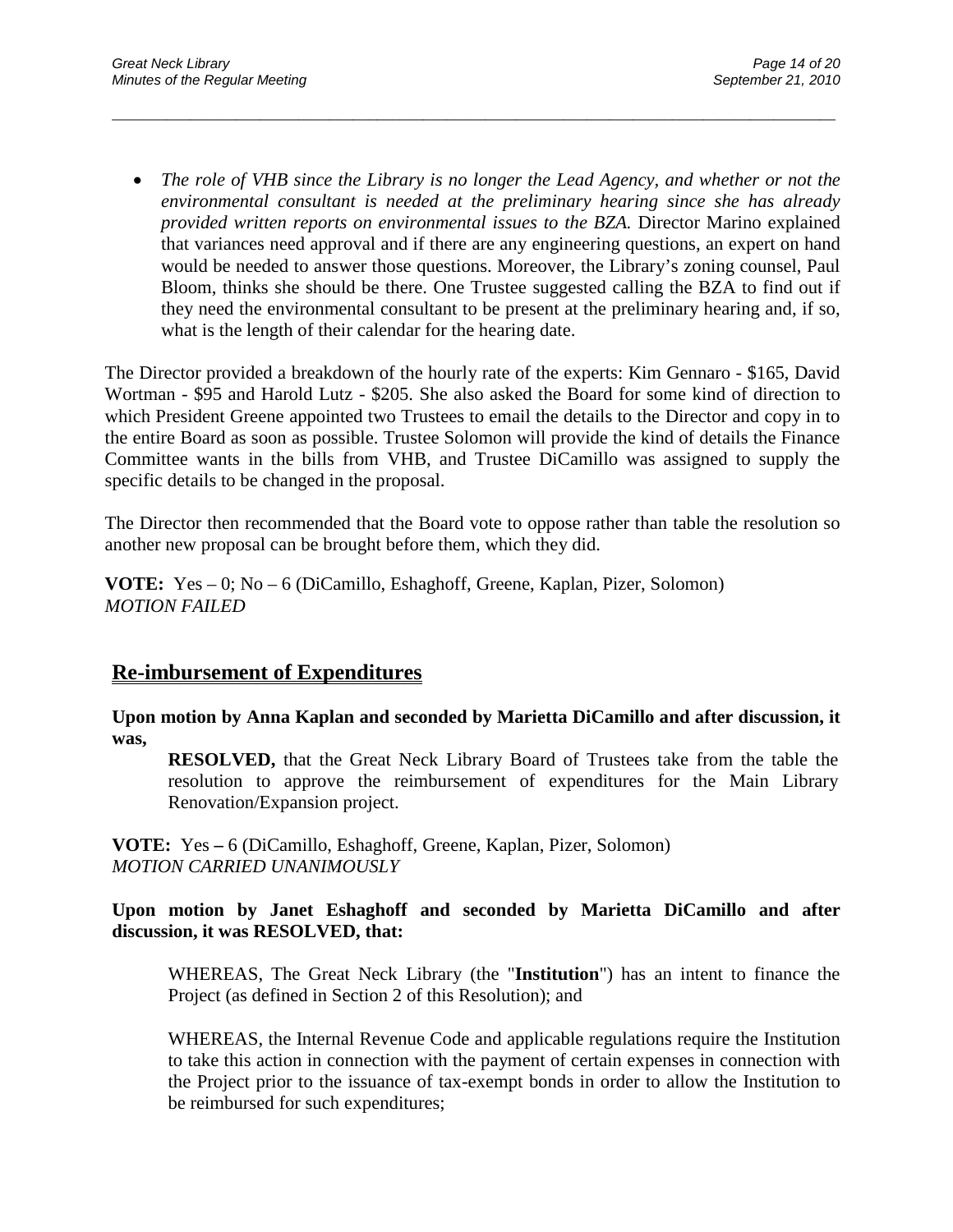### **NOW THEREFORE BE IT RESOLVED THAT:**

1. The statements contained in this Resolution with respect to the reimbursement of the expenditures described in this Resolution are intended to be statements of official intent as required by, and in conformance with, the provisions of Treasury Regulation Section 1.150-2(e).

\_\_\_\_\_\_\_\_\_\_\_\_\_\_\_\_\_\_\_\_\_\_\_\_\_\_\_\_\_\_\_\_\_\_\_\_\_\_\_\_\_\_\_\_\_\_\_\_\_\_\_\_\_\_\_\_\_\_\_\_\_\_\_\_\_\_\_\_\_\_\_\_\_\_\_\_\_\_\_\_\_\_\_\_\_\_\_\_\_\_\_\_\_

2. The expenditures to be reimbursed pursuant to this Resolution have been incurred within 60 days prior to the date hereof or will be incurred after the date hereof in connection with the expansion and renovation of the Main Library (the "**Project**").

3. The maximum principal amount of debt expected to be issued for the Project is \$22.5 million.

4. The Institution reasonably expects to reimburse the expenditures set forth in this Resolution with the proceeds of tax-exempt debt (to be issued by the Town of North Hempstead Business and Tourism Development Corporation]) and to be incurred by the Institution subsequent to the date hereof; this Resolution does not constitute a binding obligation of the Institution to borrow the proceeds of such debt nor does it obligate the issuer to issue such debt.

5. This Resolution shall take effect immediately.

The Director was instructed to find out from the bond counsel: (1) If the Board can make a resolution whenever there is a draw-down on the money, (2) What is the procedure for releasing money and (3) Is there a pre-pay penalty.

Public Comment: Ralene Adler, Carol Frank

**VOTE:** Yes **–** 6 (DiCamillo, Eshaghoff, Greene, Kaplan, Pizer, Solomon) *MOTION CARRIED UNANIMOUSLY*

## **Email Vendor**

At the May  $25<sup>th</sup>$  Board meeting this was tabled because of the unavailability then of the cost of the new service although it was comparable to what the Library was paying for email service at that time. At the June Board meeting, Trustee DiCamillo followed up with an inquiry about this and was told that it should not have been on the agenda in the first instance as the expenditure was below the amount required for Board approval - thus the following resolution to withdraw the original motion.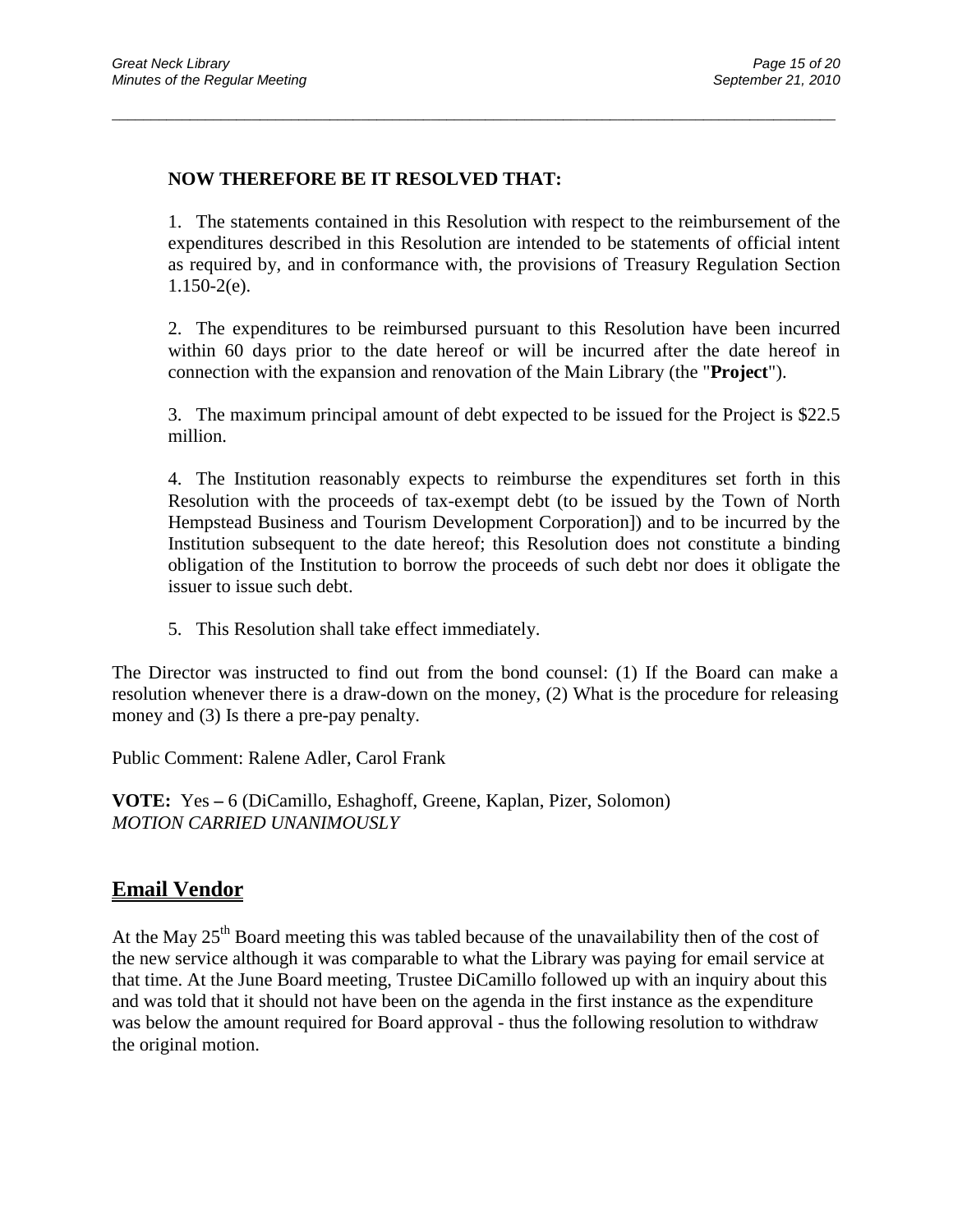### **Upon motion by Marietta DiCamillo and seconded by Anna Kaplan and after discussion, it was,**

\_\_\_\_\_\_\_\_\_\_\_\_\_\_\_\_\_\_\_\_\_\_\_\_\_\_\_\_\_\_\_\_\_\_\_\_\_\_\_\_\_\_\_\_\_\_\_\_\_\_\_\_\_\_\_\_\_\_\_\_\_\_\_\_\_\_\_\_\_\_\_\_\_\_\_\_\_\_\_\_\_\_\_\_\_\_\_\_\_\_\_\_\_

**RESOLVED,** that the Great Neck Library Board of Trustees take from the table the resolution to retain Rackspace as the Library's new email vendor and Icontact as the Library's new vendor for email blasts.

**VOTE:** Yes **–** 6 (DiCamillo, Eshaghoff, Greene, Kaplan, Pizer, Solomon) *MOTION CARRIED UNANIMOUSLY*

**Upon motion by Varda Solomon and seconded by Marietta DiCamillo and after discussion, it was,**

**RESOLVED,** that the Great Neck Library Board of Trustees withdraw the resolution to retain Rackspace as the Library's new email vendor and Icontact as the Library's new vendor for email blasts.

**VOTE:** Yes **–** 6 (DiCamillo, Eshaghoff, Greene, Kaplan, Pizer, Solomon) *MOTION CARRIED UNANIMOUSLY*

# **Location for October Board of Trustees Meeting**

The location of the October 19<sup>th</sup> Board of Trustees meeting at the Station Branch will not be changed. If necessary, chairs will be brought from the Main Library for seating.

# **NEW BUSINESS**

## **Property Liability Insurance Renewal**

### **(a) Upon motion by Janet Eshaghoff and seconded by Marietta DiCamillo and after discussion, it was,**

**RESOLVED,** that the Great Neck Library Board of Trustees renew its property/liability package, automobile and umbrella insurance policies for the period September 1, 2010 through September 1, 2011 with Utica Insurance Companies, as presented by Edwards and Company in their proposal, for a total cost of \$56,899 to be charged to the Property/Liability Insurance line of the operating budget.

In answer to Trustee Eshaghoff's inquiry on whether or not this increase included the new Station Branch, the Business Manager indicated that the insurance agent is aware of this and at some point there may be some adjustment during the coverage year. The last time the contents of the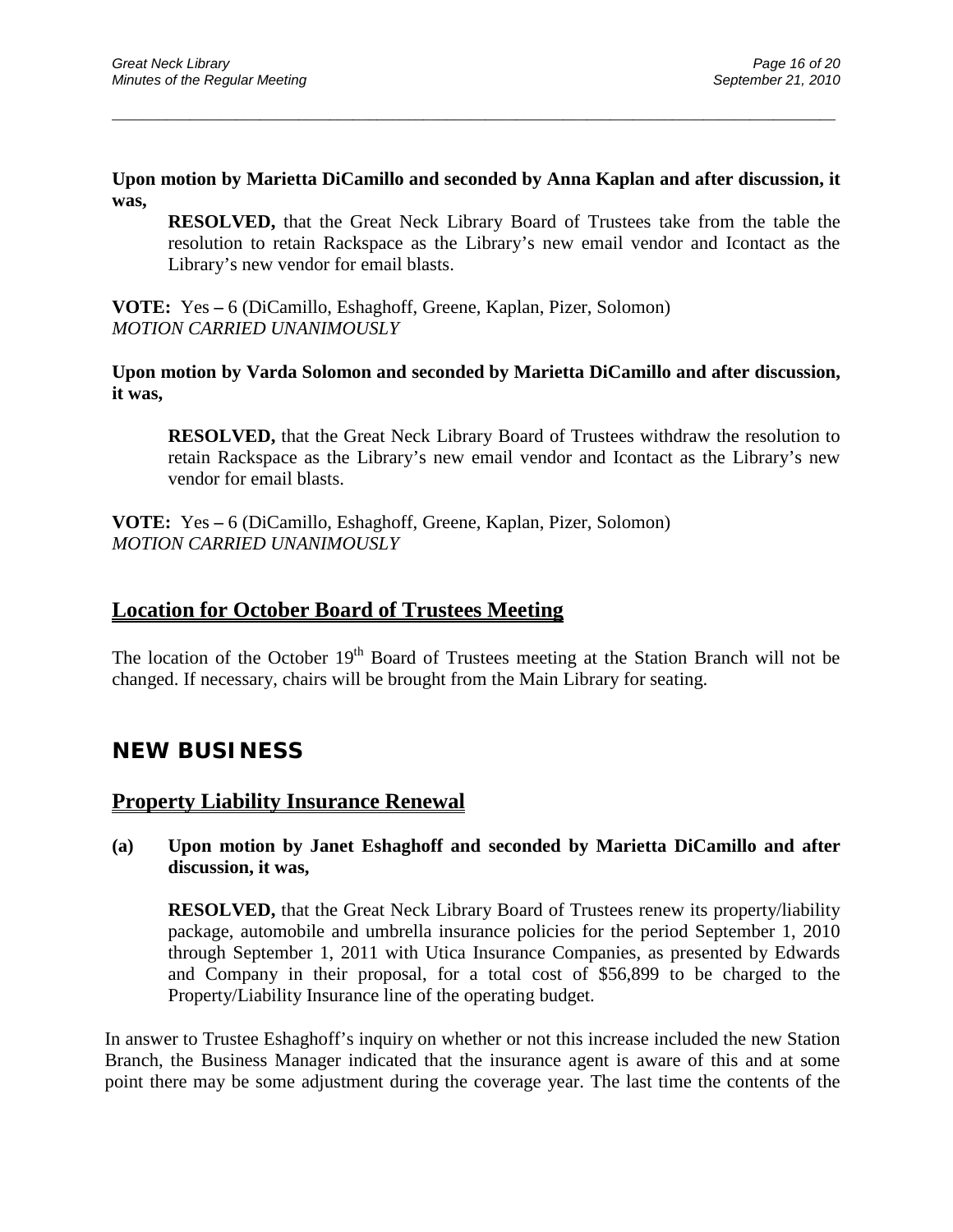Library was valued was about five years ago. Mr. Zitofsky was asked to take a look at the policy to make sure the Library has enough property coverage.

\_\_\_\_\_\_\_\_\_\_\_\_\_\_\_\_\_\_\_\_\_\_\_\_\_\_\_\_\_\_\_\_\_\_\_\_\_\_\_\_\_\_\_\_\_\_\_\_\_\_\_\_\_\_\_\_\_\_\_\_\_\_\_\_\_\_\_\_\_\_\_\_\_\_\_\_\_\_\_\_\_\_\_\_\_\_\_\_\_\_\_\_\_

**VOTE:** Yes **–** 6 (DiCamillo, Eshaghoff, Greene, Kaplan, Pizer, Solomon) *MOTION CARRIED UNANIMOUSLY*

# **Whistleblower Protection Policy – 1st Reading**

Below is the proposed policy:

The Great Neck Library requires trustees and staff to observe high standards of business and personal ethics in the conduct of their duties and responsibilities. As employees and representatives of the Great Neck Library, we must practice honesty and integrity in fulfilling our responsibilities and comply with all applicable laws and regulations. As a part of that commitment to ethical conduct, the Great Neck Library encourages employees and trustees to report any observed illegal, unethical or improper behavior. As long as such reports are made in good faith, no retaliatory action of any kind will be taken or permitted. An employee who retaliates against someone who has reported a violation in good faith is subject to discipline up to and including termination of employment.

Employees should report such conduct to their supervising Department Head. However, if you are not comfortable speaking with your Department Head or you are not satisfied with your Department Head's response, you are encouraged to direct your concerns to the Director of the Great Neck Library or his/her Assistant. Department Heads and Branch Heads are required to report suspected illegal, unethical or improper activity to the Library Director in writing. If it would be inappropriate to make the report to the Library Director, a report may be filed with any member of the Great Neck Library Board Trustees.

An appropriate investigation will be undertaken and a report summarizing the findings will be provided to the person who initially reported the violation. Steps will be taken to deal with the issue, and if warranted, law enforcement personnel will be contacted. The identity of the complainant will, to the extent legally possible, be kept confidential. Complaints made recklessly, maliciously or with knowledge of their falsity may, however, subject the employee to discipline or other legal consequences. [Possibly Section 500-90]

Public Comment: Ralene Adler

## **Policy Manual Changes**

**Upon motion by Marietta DiCamillo and seconded by Anna Kaplan and after discussion, it was,**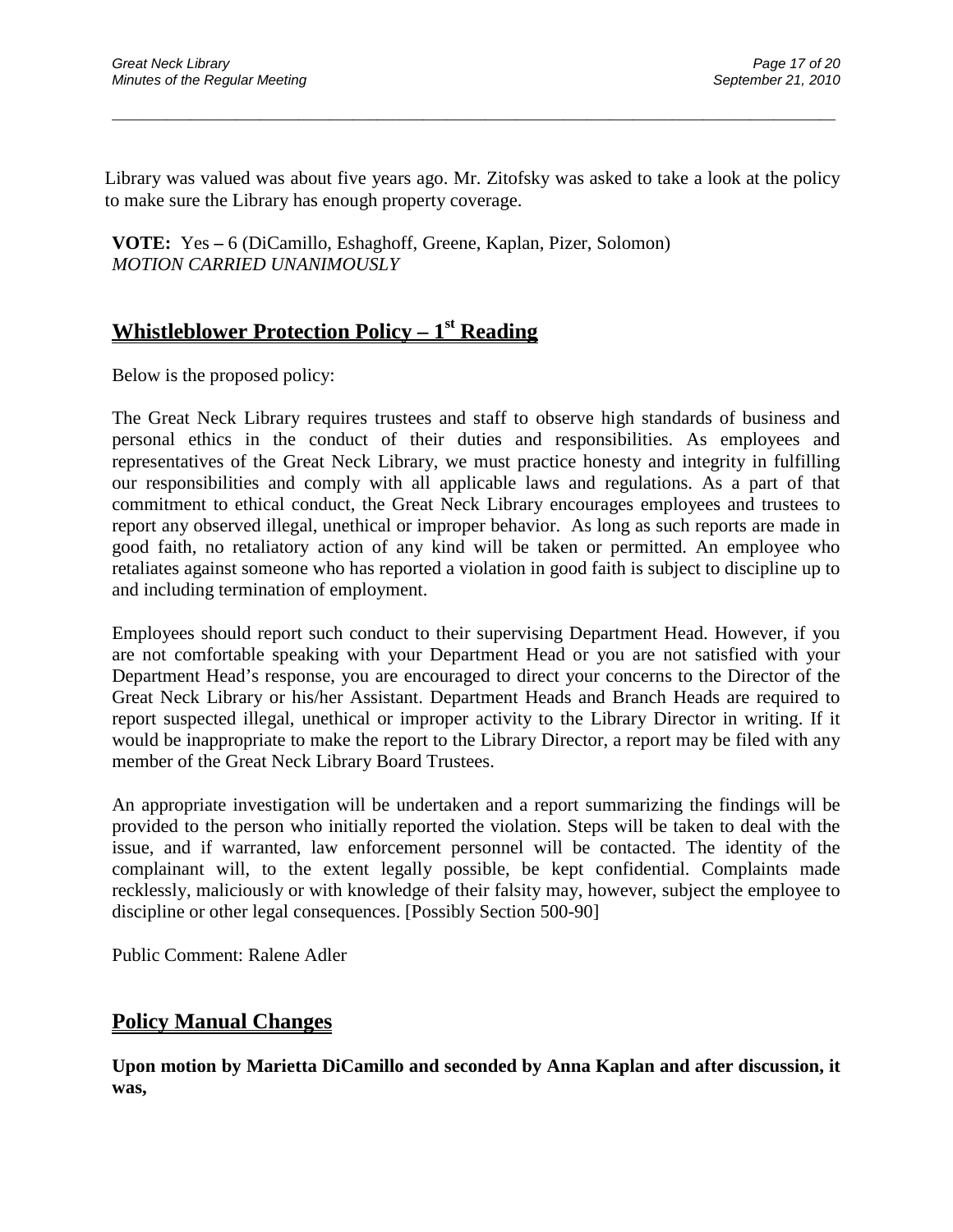**RESOLVED,** that the Great Neck Library Board of Trustees approve the changes to Section 700-45 and Section 700-60 of the Board Policy Manual as set forth [below]:

\_\_\_\_\_\_\_\_\_\_\_\_\_\_\_\_\_\_\_\_\_\_\_\_\_\_\_\_\_\_\_\_\_\_\_\_\_\_\_\_\_\_\_\_\_\_\_\_\_\_\_\_\_\_\_\_\_\_\_\_\_\_\_\_\_\_\_\_\_\_\_\_\_\_\_\_\_\_\_\_\_\_\_\_\_\_\_\_\_\_\_\_\_

*Add the replacement costs for "Hooked on Phonics" to Section 700-45 and delete from Section 700-60 of the Board Policy Manual the limit on the number of dvd and video items that can be borrowed.*

**VOTE:** Yes **–** 6 (DiCamillo, Eshaghoff, Greene, Kaplan, Pizer, Solomon) *MOTION CARRIED UNANIMOUSLY*

## **Records Destruction**

**Upon motion by Josie Pizer and seconded by Marietta DiCamillo and after discussion, it was,**

**RESOLVED,** that the Great Neck Library Board of Trustees authorize the destruction of the following records in accordance with the Record Retention policy Section 400-30:

- Audiotapes and stenographer's notes used to prepare official Minutes of Board of Trustees meetings, January 2007 to December 2009;
- Meeting files, background materials and other records used at Board of Trustees meetings, 2006 through 2008.
- FOIL requests applications 2008 and earlier.

**VOTE:** Yes **–** 6 (DiCamillo, Eshaghoff, Greene, Kaplan, Pizer, Solomon) *MOTION CARRIED UNANIMOUSLY* 

### **Excess Equipment**

**Upon motion by Varda Solomon and seconded by Anna Kaplan and after discussion, it was,**

**RESOLVED,** that the Great Neck Library Board of Trustees declare the items listed on the appended schedules dated September 10 and September 13, 2010, as excessed and authorize the Director to dispose of same in an appropriate manner.

**VOTE:** Yes **–** 6 (DiCamillo, Eshaghoff, Greene, Kaplan, Pizer, Solomon) *MOTION CARRIED UNANIMOUSLY*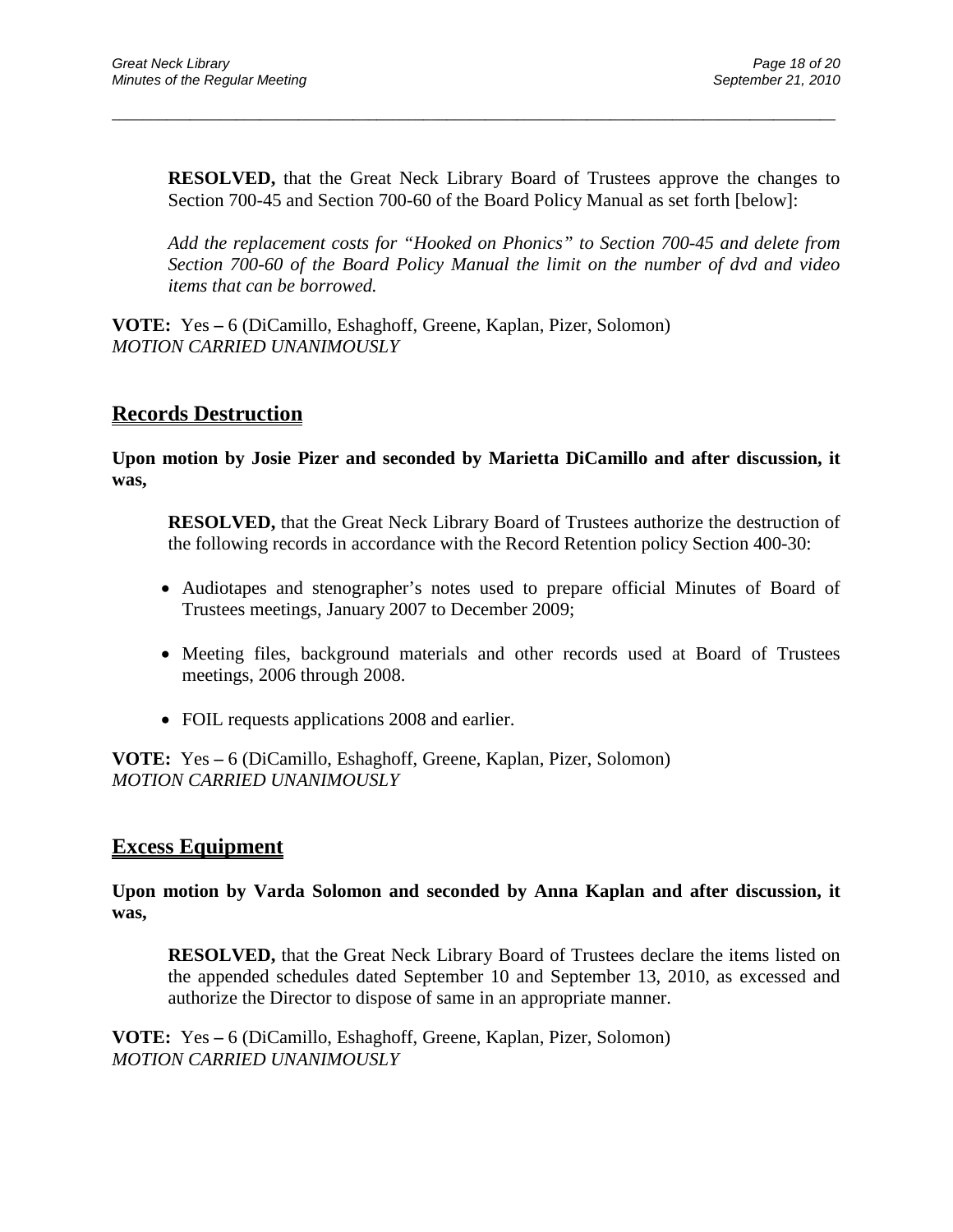## **Purchase of Self-Check Software**

**Upon motion by Janet Eshaghoff and seconded by Anna Kaplan and after discussion, it was,**

\_\_\_\_\_\_\_\_\_\_\_\_\_\_\_\_\_\_\_\_\_\_\_\_\_\_\_\_\_\_\_\_\_\_\_\_\_\_\_\_\_\_\_\_\_\_\_\_\_\_\_\_\_\_\_\_\_\_\_\_\_\_\_\_\_\_\_\_\_\_\_\_\_\_\_\_\_\_\_\_\_\_\_\_\_\_\_\_\_\_\_\_\_

**RESOLVED,** that the Great Neck Library Board of Trustees authorize the purchase of 310M Express Lane Self Checkout software and an additional license for a total cost of \$12,200 and two touch screen monitors for a total cost of \$1,190 to be charged to the Automated Library fund.

The Director explained how the Self-check works. It will checkout any Great Neck Library item with a barcode, except audiovisual items that are on reserve and inter-library loans. Reserve books will be held on a reserve shelf displaying only the patron's name and not the title of the book. If a patron should take another patron's book from the reserve shelf, the system will not allow self-check for that item. If there are any problems with library cards, the system will not checkout the item but a message will appear on the screen directing the patron to the circulation desk, which will be staffed at all times.

Trustee DiCamillo shared her concerns after having spoken to staff at another library which uses self-check service:

- (1) There was no holding area for patrons to put their books down when checking out;
- (2) Security was an issue;
- (3) Patrons who do not speak English;
- (4) Height challenge could be problematic when a patron is short in stature.

The Director assured her that staff will be properly trained and should another language function be needed in the software, it is available. There will be space at the self-check where patrons can place their books. The height of the self-check is the standard height of the circulation desk. There will be problems but it will take some time to iron out any glitches. She explained that this service will not take away the interaction with staff but it is an option for those patrons who are in a rush to get out faster. It is a good service to offer the community as more and more libraries will be implementing this. On the subject of security, there is always the risk of people not checking out an item with or without a self-check system in place.

The Board decided to amend the resolution to purchase the software and one monitor for the Station Branch as a pilot site. The Director will report back to the Board for evaluation before purchasing the second license for the Main Library. The Board consented to amend the motion without a formal vote.

### **Upon motion by Janet Eshaghoff and seconded by Marietta DiCamillo and after discussion, it was,**

**RESOLVED,** that the Great Neck Library Board of Trustees authorize the purchase of the 310M Express Lane Self Checkout software for a total cost \$9,000 and one touch